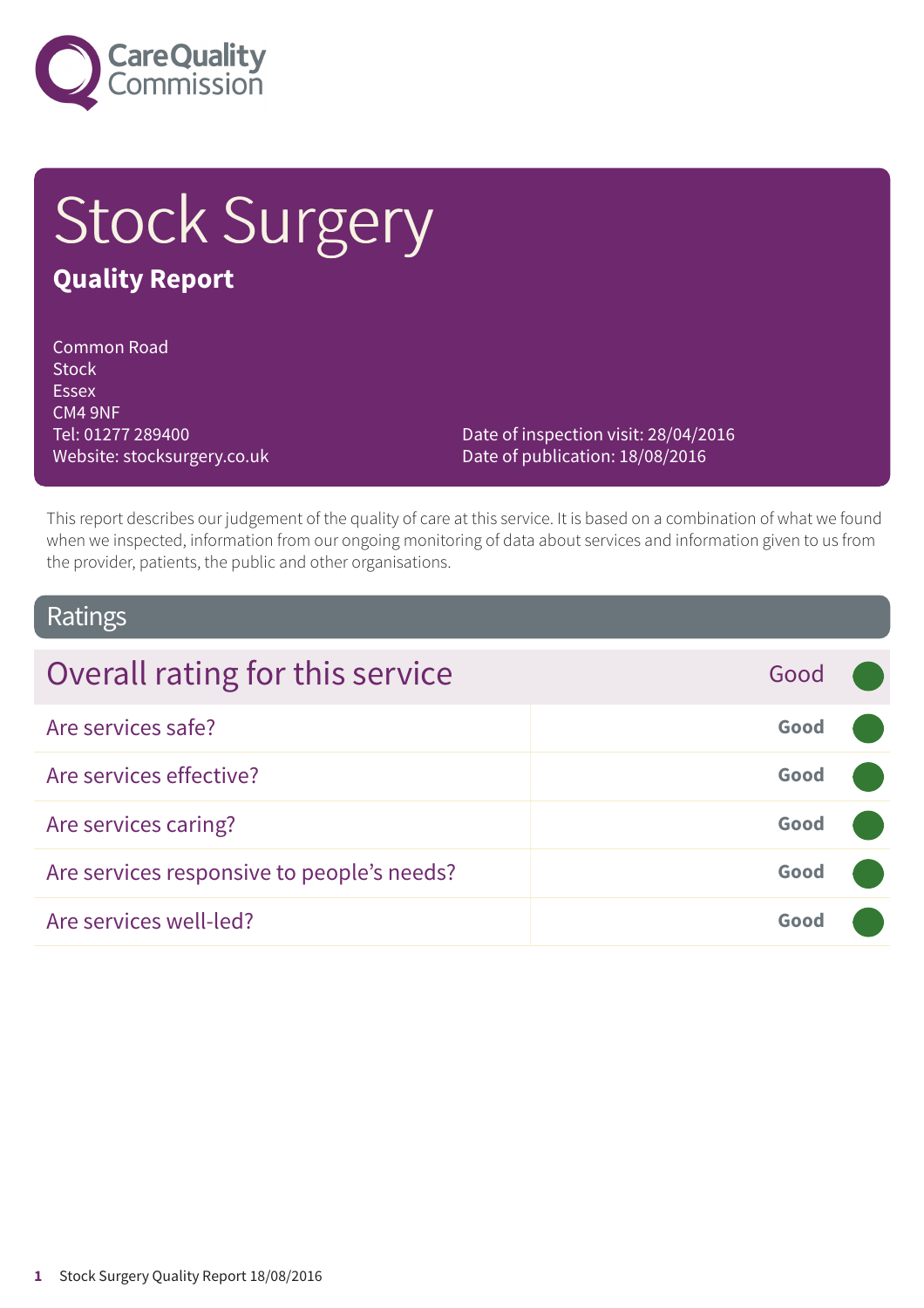### **Contents**

| Summary of this inspection                  | Page           |
|---------------------------------------------|----------------|
| Overall summary                             | $\overline{2}$ |
| The five questions we ask and what we found | $\overline{4}$ |
| The six population groups and what we found | 7              |
| What people who use the service say         | 11             |
| Areas for improvement                       | 11             |
| Detailed findings from this inspection      |                |
| Our inspection team                         | 12             |
| Background to Stock Surgery                 | 12             |
| Why we carried out this inspection          | 12             |
| How we carried out this inspection          | 12             |
| Detailed findings                           | 14             |
| Action we have told the provider to take    | 26             |

### Overall summary

We carried out an announced comprehensive inspection at Stock Surgery on 28 April 2016. Overall the practice is rated as good.

Our key findings across all the areas we inspected were as follows:

- There was an open and transparent approach to safety and an effective system in place for reporting and recording significant events.
- Risks to patients were assessed and well managed. Information about safety was monitored, appropriately reviewed and addressed. Learning from when things went wrong was shared with staff through meetings and discussions.
- There were systems in place for assessing risks associated with medicines, premises, equipment and infection control.
- The practice had processes in place for monitoring dispensed medicines that were not collected from the pharmacy, particularly where patients had been identified as experiencing poor mental health.
- Staff assessed patients' needs and delivered care in line with current evidence based guidance. Staff had been trained to provide them with the skills, knowledge and experience to deliver effective care and treatment.
- Patients said they were treated with compassion, dignity and respect and they were involved in their care and decisions about their treatment. They were complimentary about the dedication of the doctors and nurses at the surgery.
	- Information about services and how to complain was available.
	- The practice contributed monthly to a charity called 'Stock cares.' This service provided transport to medical appointments for patients who required support.
- Patients said they found it easy to make an appointment with a named GP and there was continuity of care, with urgent appointments available the same day.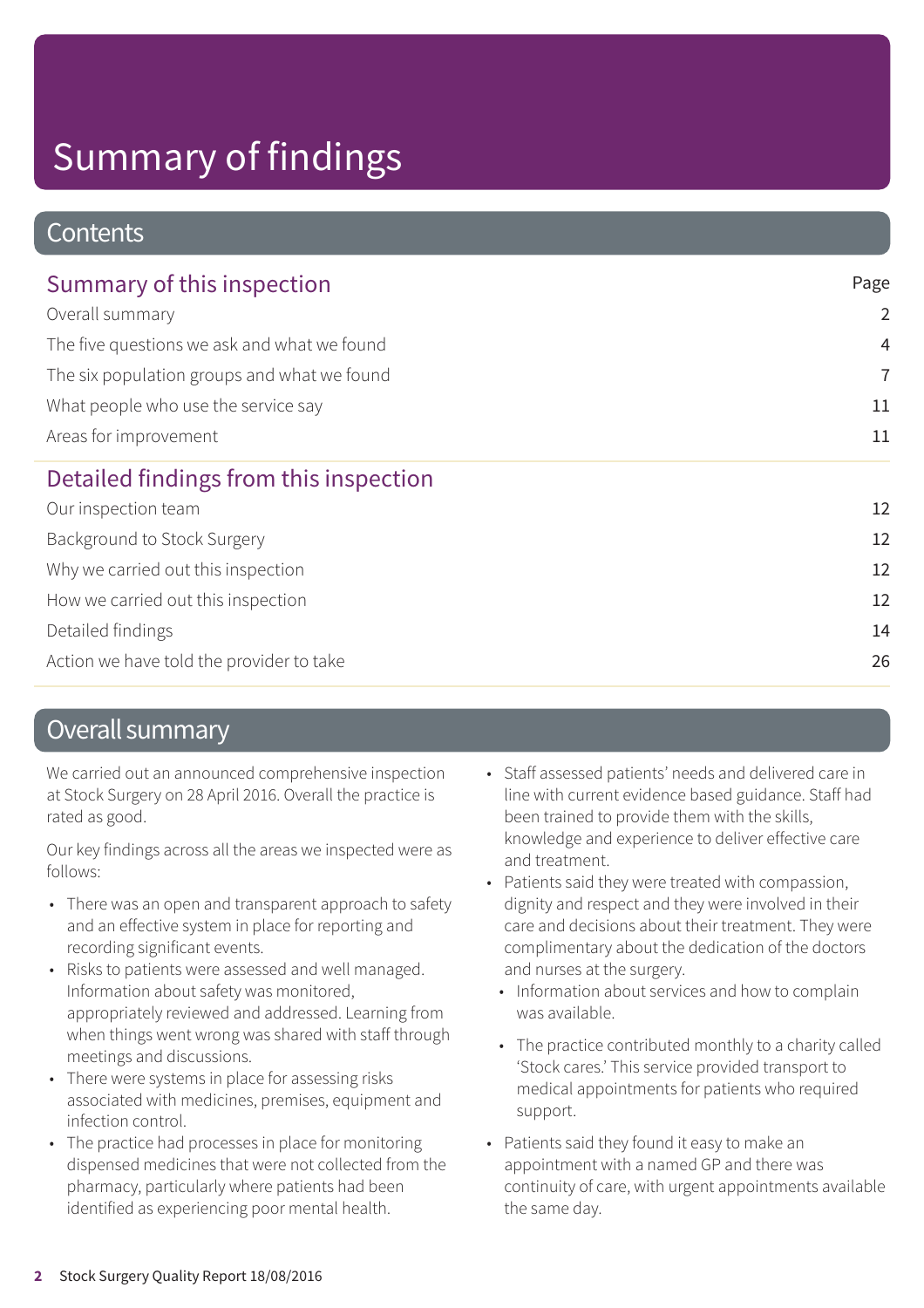- The practice implemented suggestions for improvements and made changes to the way it delivered services as a consequence of feedback from patients and from the patient participation group.
- The premises were purpose built and maintained to an acceptable standard throughout the clinical areas. Access for disabled people was in place including parking for the disabled and washroom facilities.
- There was a clear leadership structure and staff felt supported by management. The practice proactively sought feedback from staff and patients, which it acted on.

• The provider was aware of and complied with the requirements of the duty of candour.

The areas where the provider should make improvement are:

- Improve the system for the identification of patients who are carers and provide them with appropriate support and guidance.
- Ensure verbal complaints are recorded to achieve wider learning.

#### **Professor Steve Field** CBE FRCP FFPH FRCGP

Chief Inspector of General Practice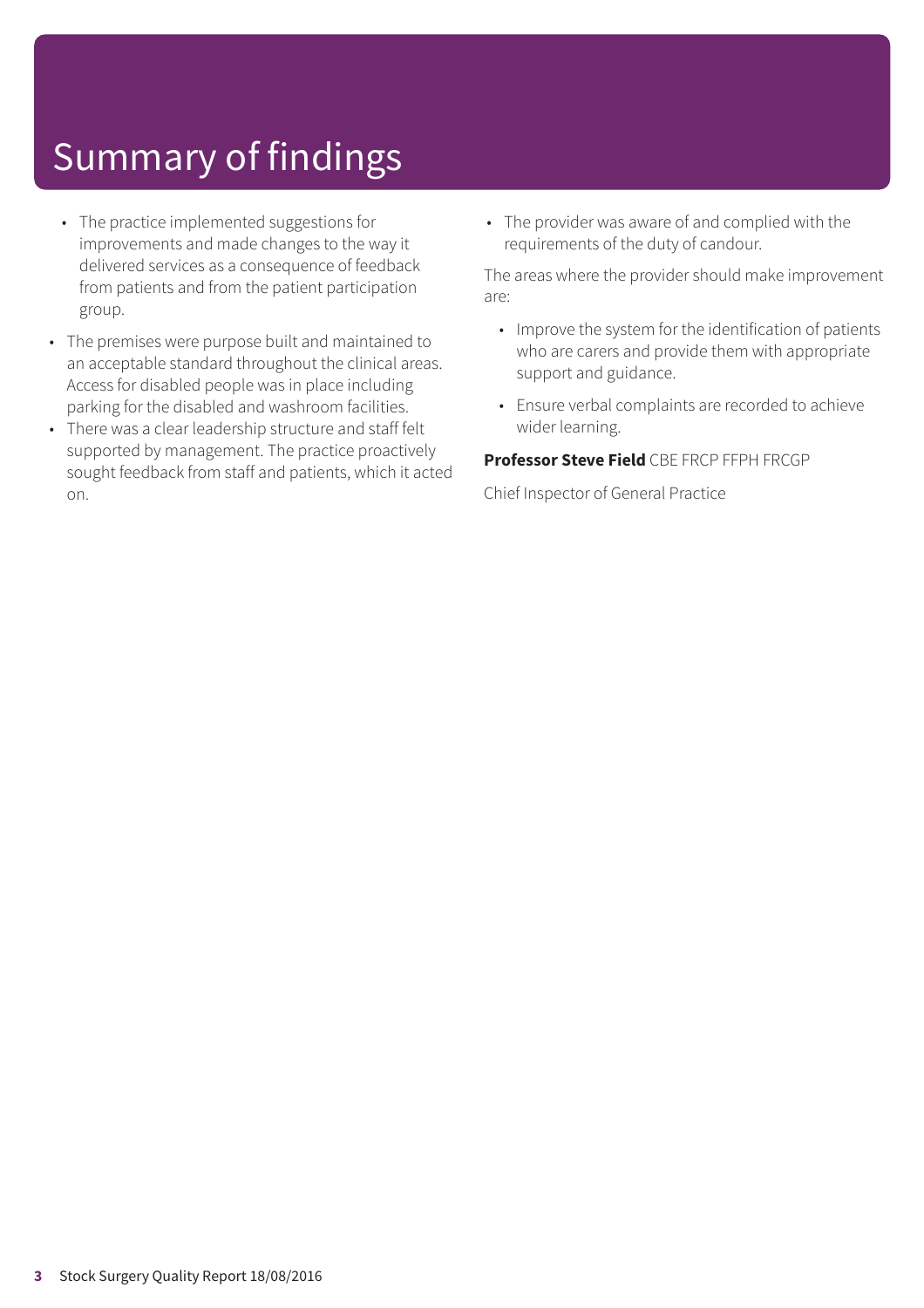### The five questions we ask and what we found

We always ask the following five questions of services.

### **Ar e services safe ?**

The practic e is rated as good for providing saf e services.

- There was an effective system in place for reporting and recording significant events
- When something went wrong patients received a sincere and timely apology and were told about actions taken to improve processes to prevent re-occurrence.
- The practic e had processes in plac e for monitoring prescriptions that wer e not collected from the dispensar y , particularly wher e patients have been identified as experiencing poor mental health.
- The practic e had clearly defined and embedded systems, processes and practices in plac e t o keep patients saf e and saf eguarded from abuse. All GP s and qualified nurses wer e trained t o child saf eguarding level 3.
- Risks t o patients wer e assessed and well managed.

### **Ar e services effective ?**

The practic e is rated as good for providing effective services.

- Dat a showed patient out comes wer e in line with local and national averages. The practic e had achieved 100% for the Quality and Out comes F ramework (QOF) in 2014-15. This was above the C C G averag e of 91.4% and the national averag e of 94.7%.
- Patients' care and treatment was planned and delivered in line with current evidenc e based guidance, standards, best practic e and legislation.
- Clinical audits demonstrated quality improvement.
- For patients with dementia, written consent for relatives to shar e in medical information and tr eatment planning was encouraged.
- Staff were qualified and had the skills they needed to carry out their roles effectively and inline with best practice.
- Ther e was evidenc e of appraisals and personal development plans for all staff.
- Staff worked with other health care professionals to understand and meet the range and complexity of patients' needs in order t o deliver car e mor e effectively. Monthly meetings with wider members of the healthcare team were held to review more complex and vulnerable patients.

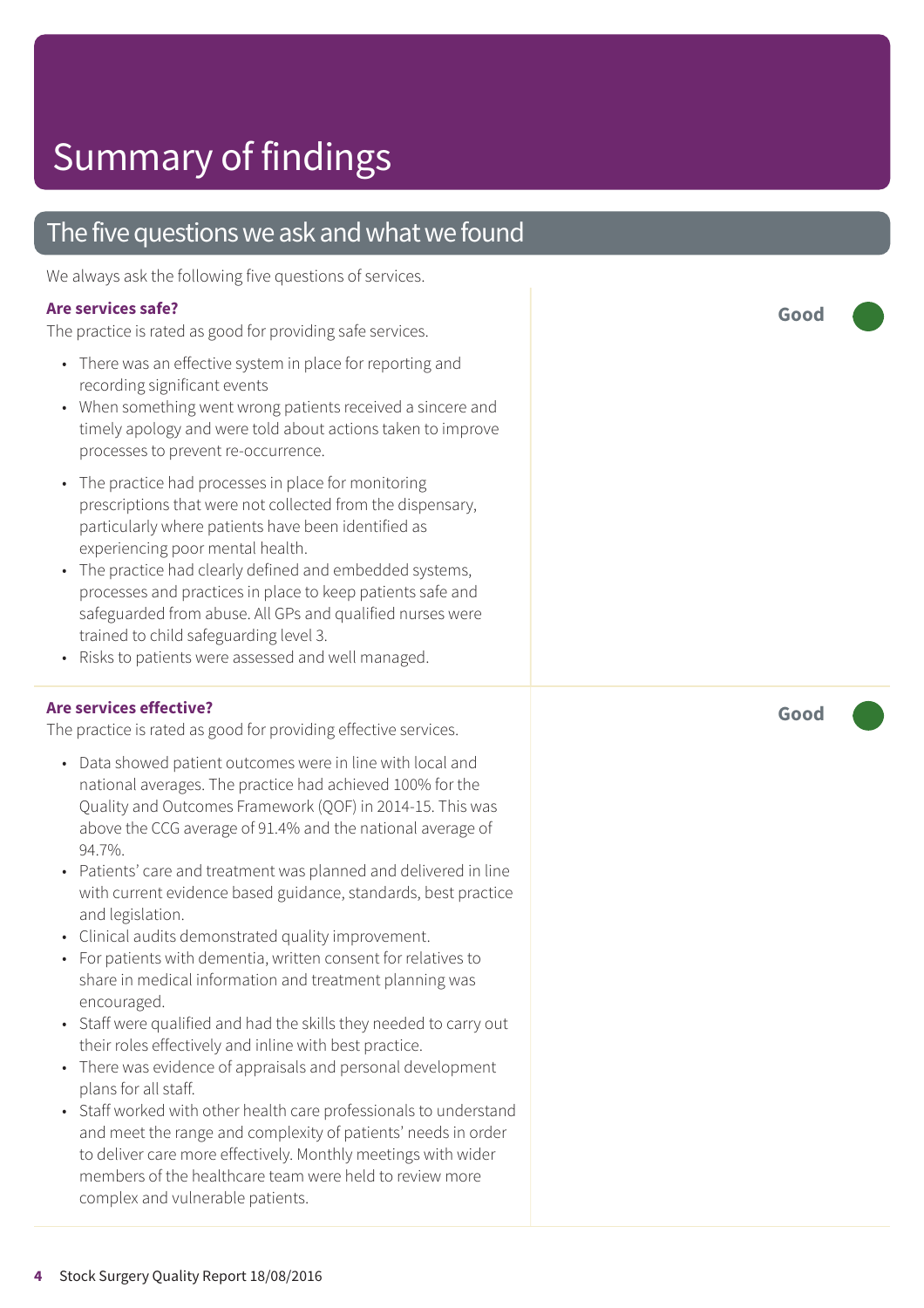#### **Are services caring?**

The practice is rated as good for providing caring services.

- Data from the national GP patient survey published in January 2016 showed patients rated the practice higher than others for several aspects of care. For example 96% said the GP was good at listening to them compared to a CCG average of 88% and a national average of 88%.
- Staff were highly motivated to offer care that was kind and promoted patients' dignity. Patients said they were treated with compassion, dignity and respect and they were involved in decisions about their care and treatment.
- We saw staff treated patients with kindness and respect, and maintained patient and information confidentiality.
- Patient's emotional and social needs were seen as important as well as their physical wellbeing.

#### **Are services responsive to people's needs?**

The practice is rated as good for providing responsive services.

- Patients said they found it easy to make an appointment with a named GP and there was continuity of care, with urgent appointments available the same day.
- Telephone consultations were available each day so that patients could speak with a GP, rather than attending the practice for a face to face consultation.
- Longer appointments were available for patients. Double or triple appointment slots could be booked for patients with complex needs or learning disabilities.
- The practice had good facilities and was well equipped to treat patients and meet their needs.
- Each GP maintained their own personal list to promote continuity of care and to establish strong relationships with individuals and their families.
- The practice provided an online appointment booking facility and online ordering of repeat prescriptions.
- Comment cards and patients we spoke to during the inspection were very positive about their experience in obtaining both urgent and routine appointments. This was reinforced by the national GP patient survey in January 2016 which found 97% patients stated the last appoint they got was convenient. This was in comparison to a CCG average of 91% and a national average of 91%.
- It was easy for patients to complain or raise a concern and they were treated compassionately when they did so. Learning from complaints was shared with staff and other stakeholders.

**Good –––**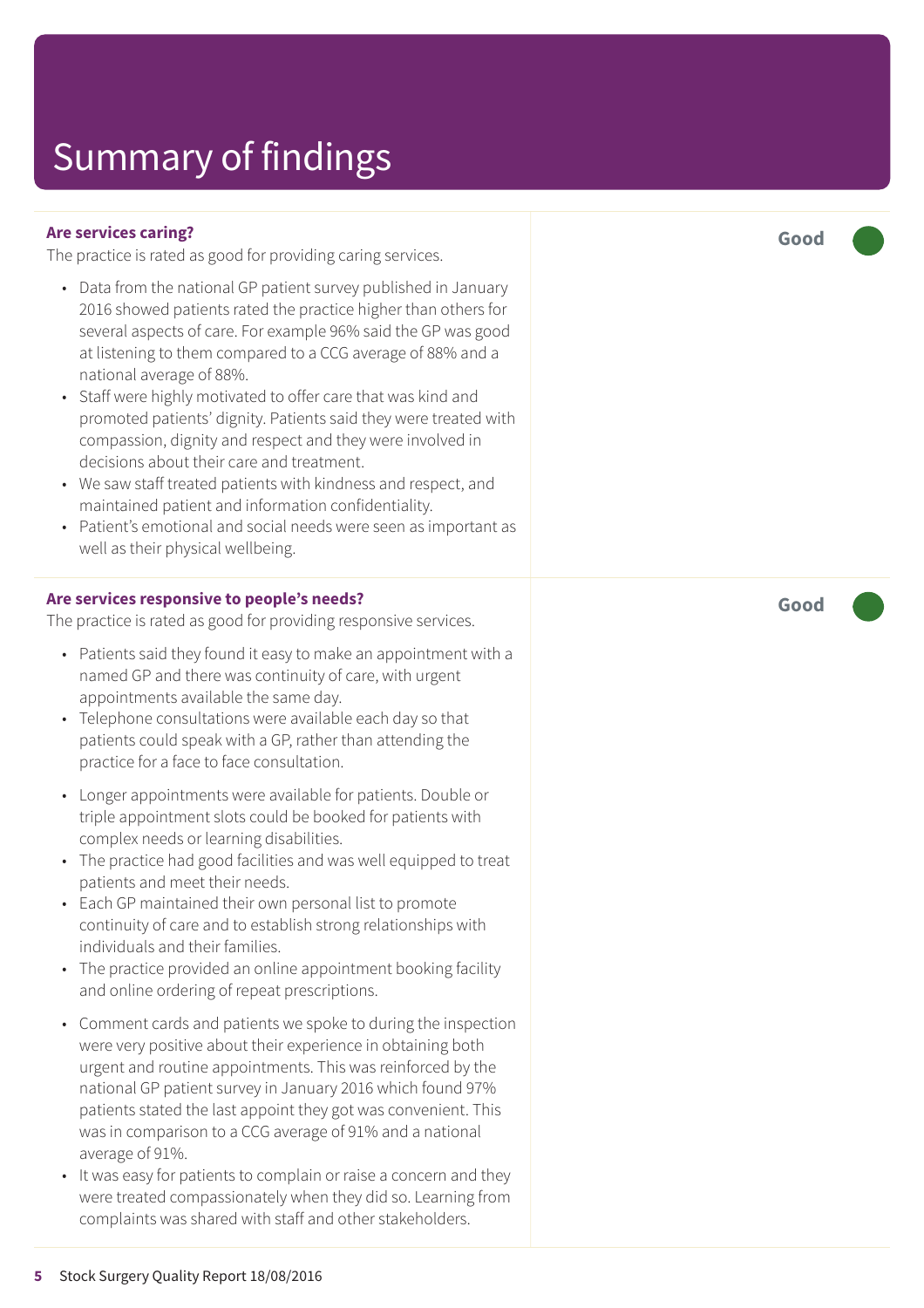#### **Are services well-led?**

The practice is rated as good for being well-led.

- There were clear vision and values, driven by quality and safety, which reflected compassion, dignity, respect and equality. Staff were clear about the vision and their responsibilities in relation to it.
- There was a clear leadership structure and staff felt supported by management. The practice had a number of policies and procedures to govern activity and held regular governance meetings.
- There was an effective governance framework, which focused on delivering good quality care. This included arrangements to monitor and improve quality and identify risk.
- The practice held regular meetings to discuss clinical issues, and general staff meetings were arranged for wider issues. Staff put forward the items for discussion at their meetings.
- There was an effective and comprehensive process in place to identify, understand, monitor and address current and future risks.
- Leaders prioritised safe, high-quality, compassionate care and promoted equality and diversity. Leaders modelled and encouraged cooperative, supportive relationships among staff so that they feel respected, valued and supported.
- The practice had systems in place for responding to notifiable safety incidents and ensured this information was shared with staff to ensure appropriate action was taken
- A full and diverse range of views and concerns from patients who use the service were encouraged, heard and acted on. Information on patients' experience was reported and reviewed alongside other performance data
- There was a strong focus on continuous learning and improvement at all levels.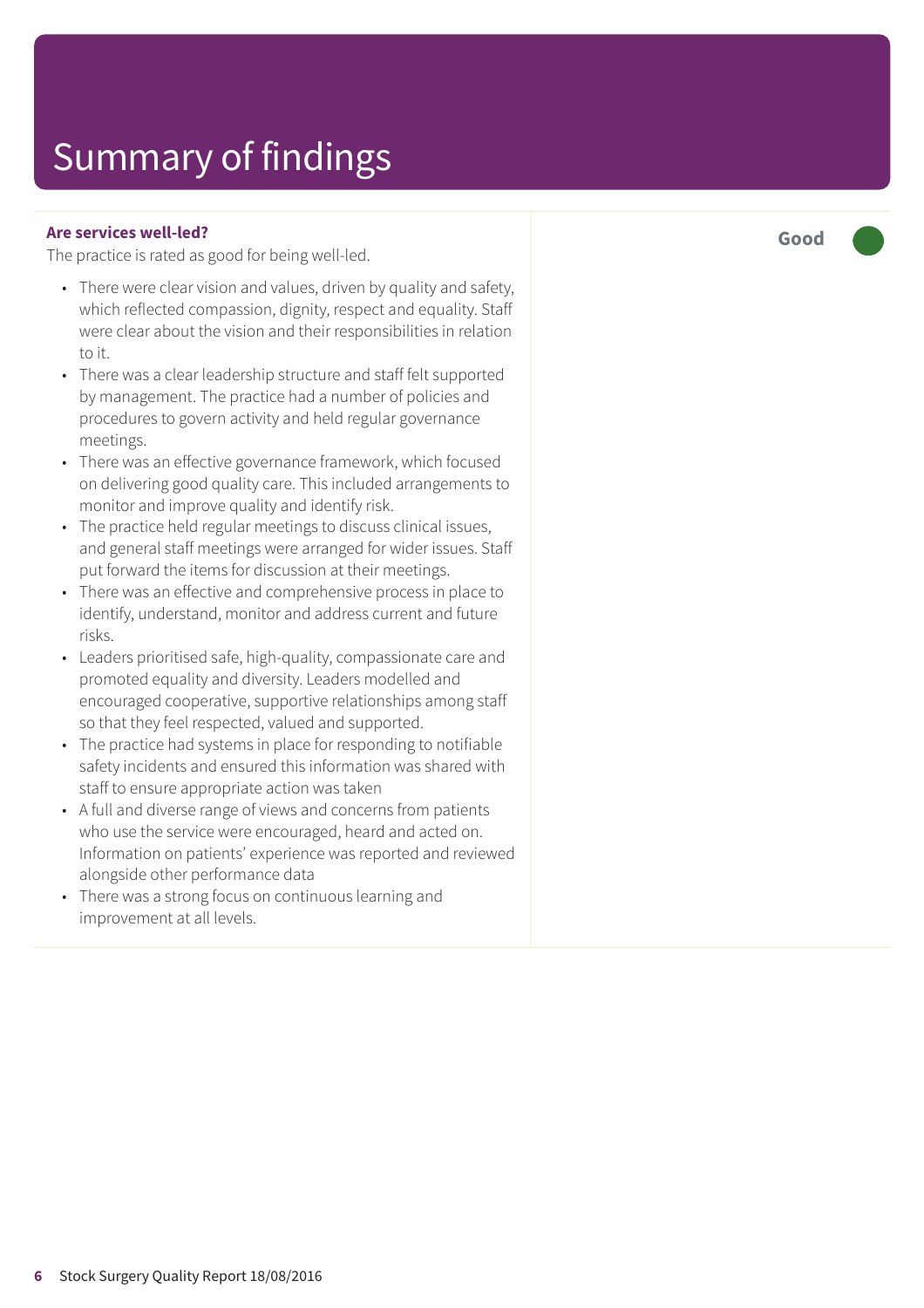### The six population groups and what we found

We always inspect the quality of care for these six population groups.

#### **Older people**

The practice is rated as good for the care of older people.

- The practice offered proactive, personalised care to meet the needs of the older people in its population.
- Staff worked with other health care professionals to understand and meet the range and complexity of patients' needs in order to deliver care more effectively. Monthly meetings with wider members of the healthcare team were held to review more complex and vulnerable patients.
- Each GP maintained their own personal list to promote continuity of care and to establish strong relationships with individuals and their families.
- Longer appointments were available for patients. Double or triple appointment slots could be booked for patients with complex needs.
- The practice was responsive to the needs of older people, and offered home visits and urgent appointments for those with enhanced needs.
- The practice contributed monthly to a charity called 'Stock cares' and this service provided transport for patients to medical appointments.

#### **People with long term conditions**

The practice is rated as good for the care of people with long-term conditions.

- Nursing staff had lead roles in chronic disease management and patients at risk of hospital admission were identified as a priority.
- The practice achieved 99% for clinical indicators within QOF. This was 7% higher than the local CCG average and 5% above the national average.
- Performance for diabetes related indicators at 99.7% was above the CCG average of 79% and the national average of 89%. The level of exception reporting for diabetes patients was also noted to be lower than local and national averages.
- QOF indicators for asthma were higher than CCG and national averages. For example, 95% of patients with asthma received a review in the preceding 12 months, compared to the CCG and national averages of 88% and 89% respectively.

**Good –––**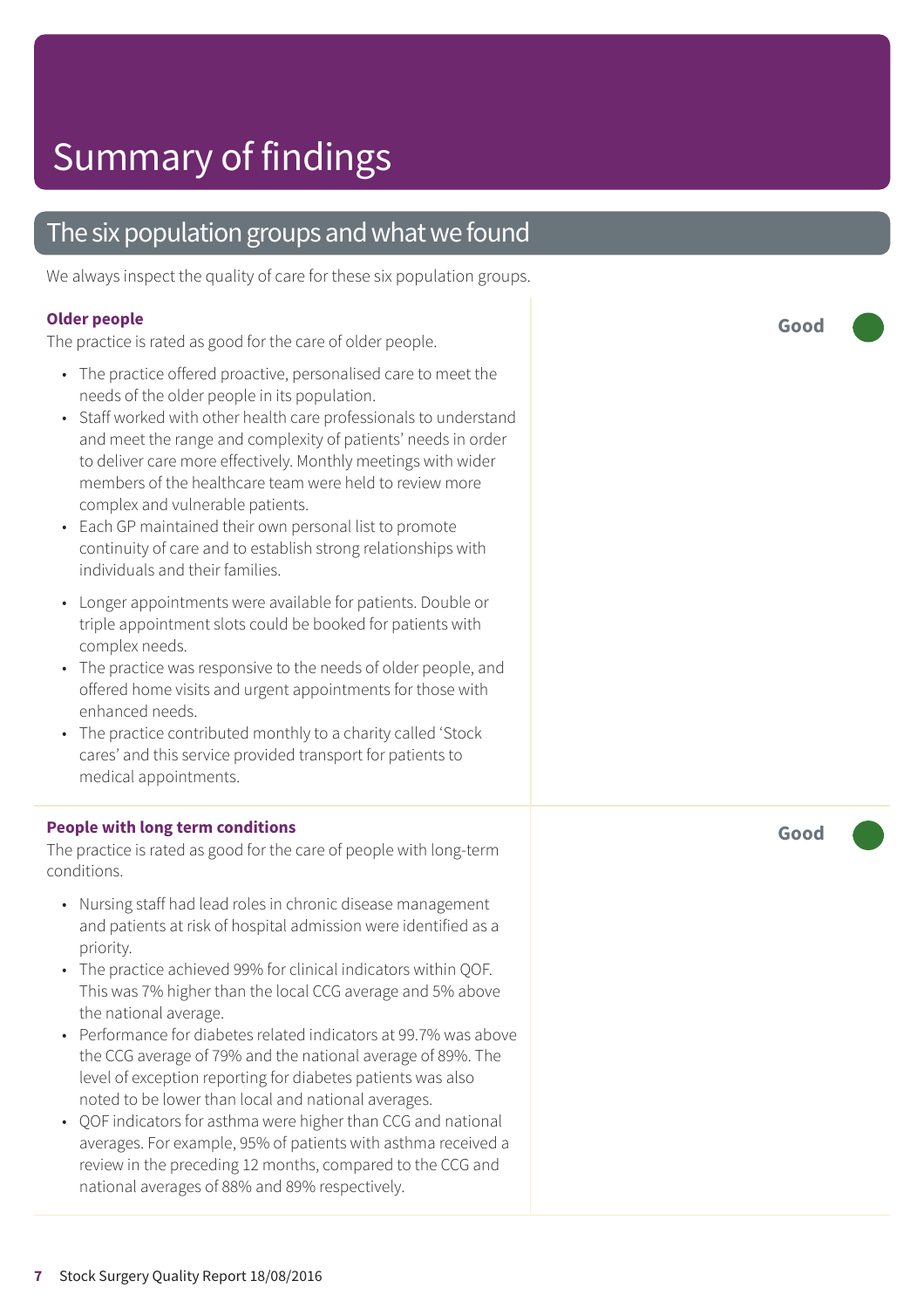- All patients with a long-term condition received a structured annual r evie w t o check their health and medicines needs wer e being appropriately me t.
- For those patients with the most complex needs and associated risk of hospital admission, the practic e t eam worked closely with the local community health provider s including the community matron and respiratory team to deliver a multidisciplinar y packag e of care.
- Longer appointments and home visits wer e available when needed.

#### **Families, children and young people**

The practice is rated as good for the care of families, children and young people.

- There wer e systems in plac e t o identify and follow up children living in disadvantaged circumstances and who wer e at risk , for example, children and young people who had a high number of A&E attendances. Immunisation rates were relatively high for all standar d childhood immunisations.
- The practice provided an online appointment booking facility and online ordering of repeat prescriptions.
- Patients we spoke with on the day, and feedback received from our comment cards, stated young people wer e tr eated in an ag e-appropriat e way and wer e recognised as individuals.
- Appointments wer e available outside of school hour s and the premises wer e suitable for children and babies.
- The premises were suitable for children and babies. Toys were provided for children attending the sur ger y. Baby changing facilities wer e available and the practic e ac commodated young mother s who wished t o br eastfeed.
- Personal GP patient lists enabled the doctor to build family relationships, and promot e continuity for patients.
- The practice held quarterly meetings with the health visitor, and also r eviewed any children on a child protection plan at their own monthly clinical meeting.
- The practic e provided neonatal checks, six week post-natal checks for ne w mother s and eight week baby checks.
- The practice's uptake for the cervical screening programme was 90% which was above the C C G averag e of 81% and the national averag e of 82%.

#### **Working ag e people (including those recently r etired and students)**

The practice is rated as good for the care of working-age people (including those recently retired and students).

**Good –––**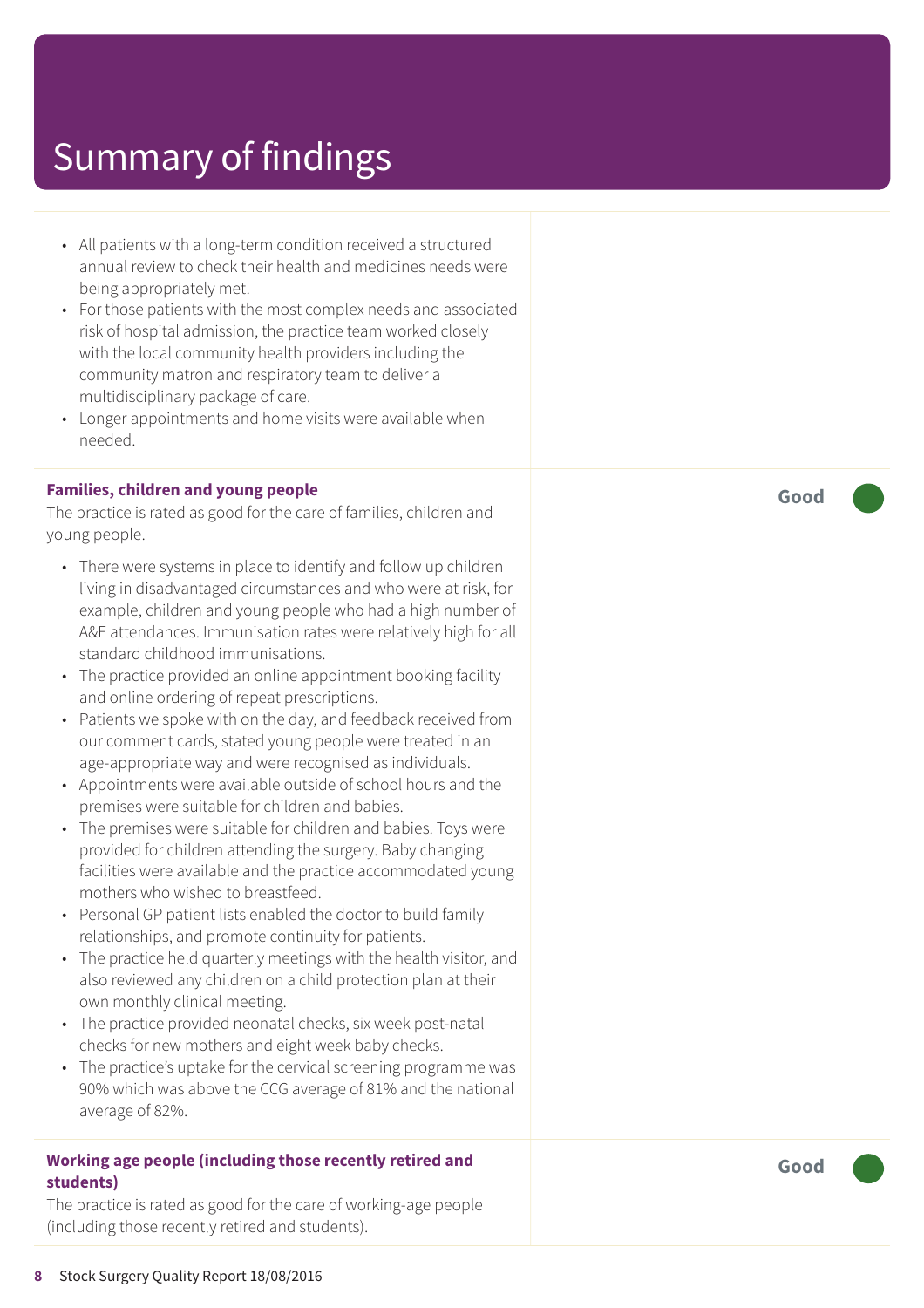- The needs of the working ag e population, those recently r etired and students had been identified and the practic e had adjusted the services it offered t o ensur e these wer e ac cessible, flexible and offered continuity of care.
- Telephone consultations wer e available each day for those patients who had difficulty attending the practic e due, for example, t o work commitments.
- The practice provided an online appointment booking facility and online ordering of repeat prescriptions.
- Feedback from patients was consistently positive about their experienc e in obtaining an appointment quickly and a time that was convenient to them. For example, the January 2016 national GP patient surve y indicated that 97% of patients wer e able to get an appointment to see or speak to someone the last time the y tried compared t o a C C G averag e of 92% and a national averag e of 91%.
- A text reminder service was used to help reduce non-attendanc e for appointments.
- The practice was proactive in offering online services as well as a full rang e of health promotion and screening that reflects the needs for this ag e group.

#### **People whose circumstances may mak e them vulnerable**

The practice is rated as good for the care of people whose circumstances may mak e them vulnerable.

- The practice held a register of patients living in vulnerable circumstances including those with a learning disability.
- Longer appointments were available for patients. Double or triple appointment slots could be booked for patients with learning disabilities.
- The practice regularly worked with other health care professionals in the case management of vulnerable patients.
- The practice worked with multi-disciplinary teams in the case management of vulnerable people and informed patients how t o ac cess various support groups and voluntar y or ganisations.
- The practice provided good care and support for end of life patients and strove t o deliver high quality palliative care. Patients were kept under close review by the practice in conjunction with the wider multi-disciplinar y t eam.
- Staff knew how to recognise signs of abuse in vulnerable adults and children. Staff wer e awar e of their responsibilities r e garding information sharing, documentation of saf eguarding concerns and how to contact relevant agencies in normal working hours and out of hours.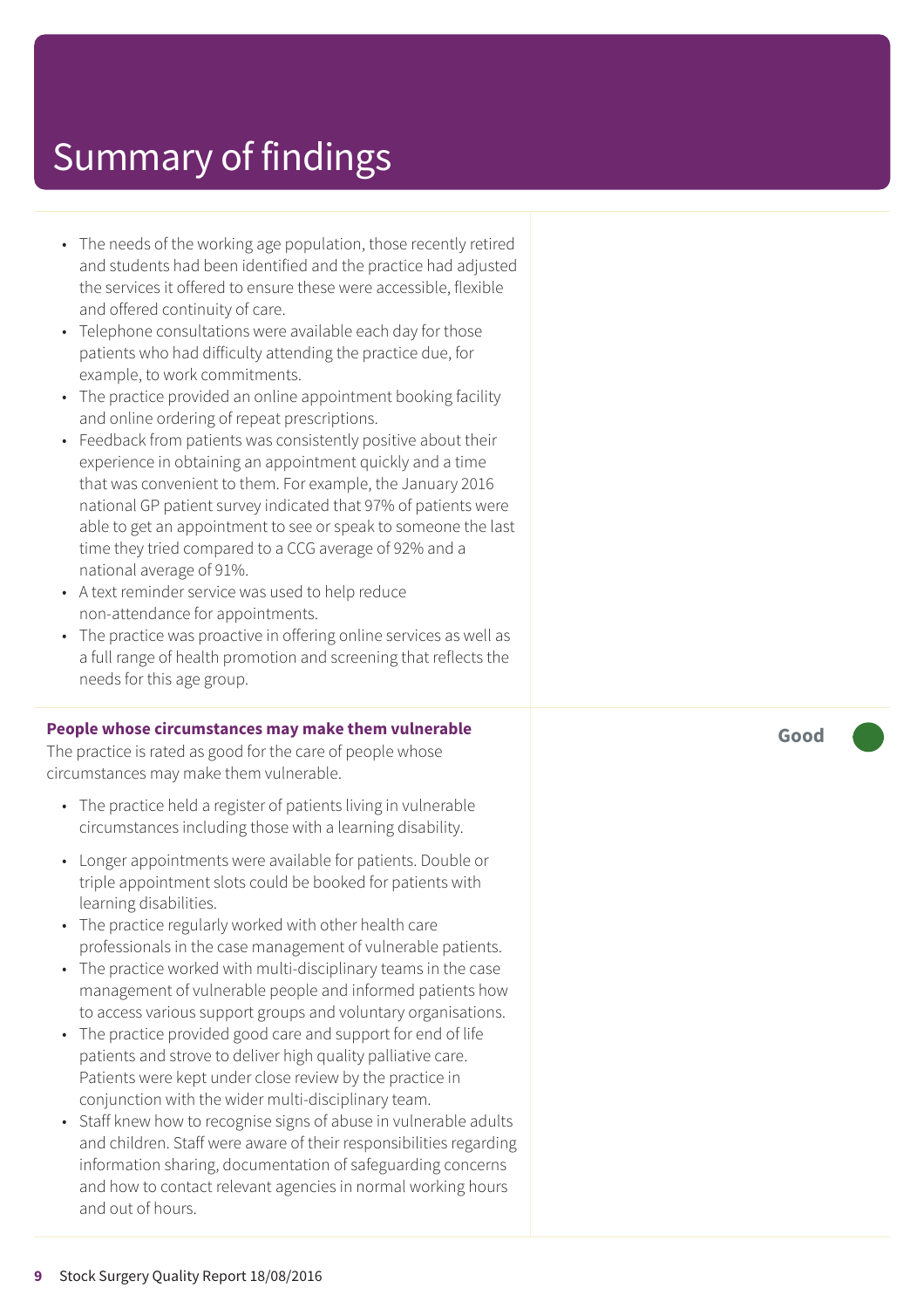#### **People experiencing poor mental health (including people with dementia)**

The practice is rated as good for the care of people experiencing poor mental health (including people with dementia).

- 80% of patients who had been diagnosed with dementia had a face to face review within the previous 12 months compared with the CCG average of 81 and national average of 84%.
- The practice regularly worked with multi-disciplinary teams in the case management of patients experiencing poor mental health, including those with dementia for whom they carried out advance care planning.
- The practice had processes in place for monitoring prescriptions that were not collected from the dispensary, particularly where patients have been identified as experiencing poor mental health.
- Each GP maintained their own personal list to promote continuity of care and to establish strong relationships with individuals and their families.
- For patients with dementia, written consent for relatives to share in medical information and treatment planning was encouraged.
- The practice had a system in place to follow up patients who had attended accident and emergency where they may have been experiencing poor mental health.
- The practice told patients experiencing poor mental health and patients with dementia about how to access services including talking therapies and various support groups and voluntary organisations. Information was available for patients in the waiting area.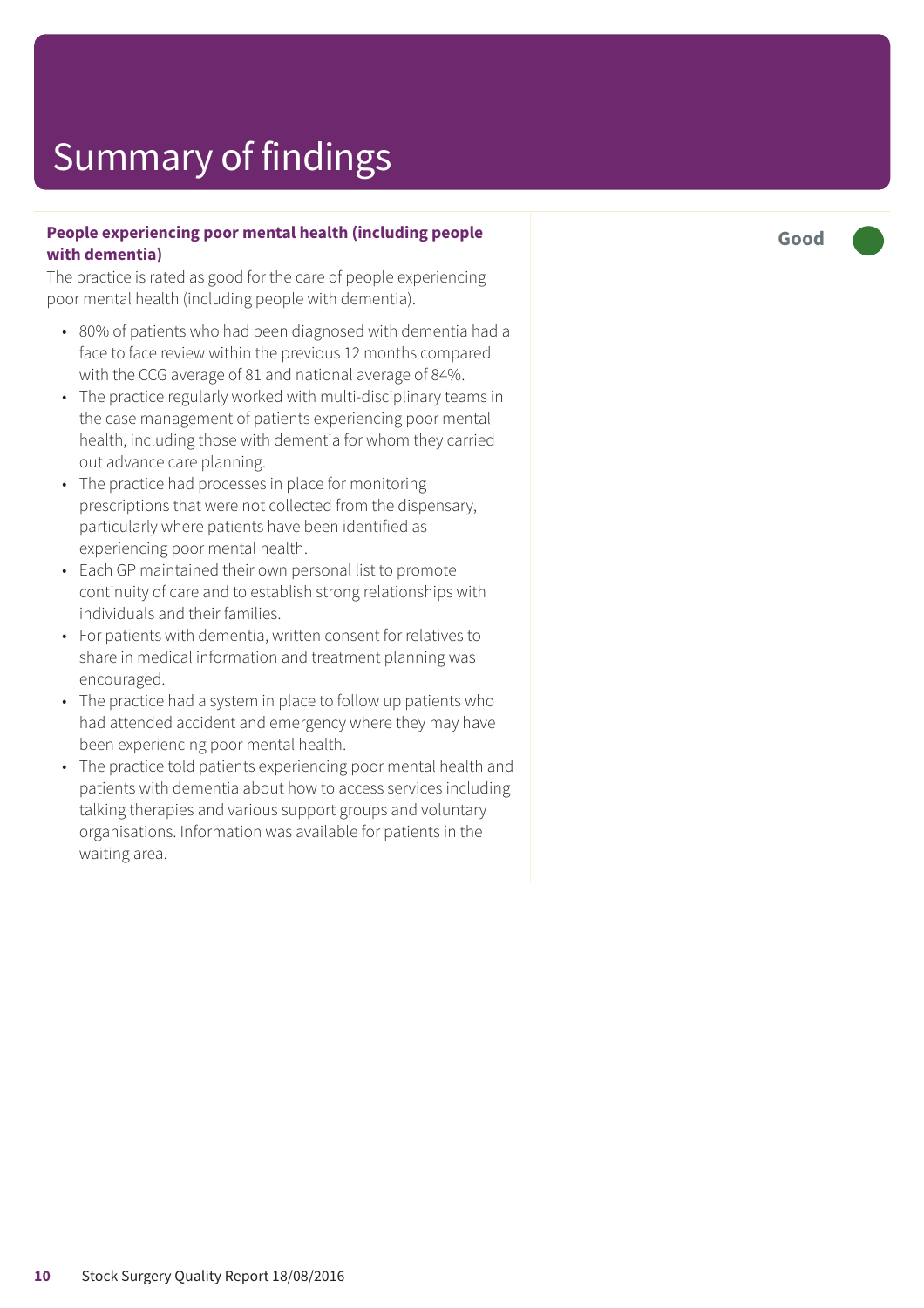### What people who use the service say

During the inspection we met with three representatives of the patient participation group (PPG) and spoke with five other patients in the surgery. There were positive views from all of the patients we spoke with and those close to them about the care provided. All patients said they were happy with the care they received and thought staff were caring, approachable and treated them with dignity and respect.

The national GP patient survey results were published in January 2016. The results showed the practice was performing in line with local and national averages. 234 survey forms were distributed and 124 were returned. This represented a 53% response rate.

- 79% of patients found it easy to get through to this practice by phone compared to the CCG average of 64% and national average of 73%.
- 87% of patients were able to get an appointment to see or speak to someone the last time they tried compared to the CCG average of 86% and national average of 85%.
- 89% of patients described the overall experience of this GP practice as good compared to the CCG average of 86% national average of 85%).

• 88% of patients said they would recommend this GP practice to someone who has just moved to the local area compared to the CCG average of 76% and national average of 79%.

As part of our inspection we also asked for CQC comment cards to be completed by patients prior to our inspection. We received 42 comment cards which were all positive about the standard of care received. Patients said they were treated with compassion, staff always listen and do their best to help you. Comments included the service is excellent, from the reception staff to the doctors they are all efficient, caring and nothing is too much trouble for them.

We spoke with five patients during the inspection. All five patients said that they were satisfied with the care they had received and that staff were committed and caring. They told us that GP consultations were easy to book, and they never had to wait more than two or three days for a routine appointment. Patients told us that they were seen on time. Individual patients gave accounts of how they had received personalised care at a difficult time which helped them to understand and deal effectively with their condition.

### Areas for improvement

#### **Action the service SHOULD take to improve**

- Improve the system for the identification of patients who are carers and provide them with appropriate support and guidance.
- Ensure verbal complaints are recorded to achieve wider learning.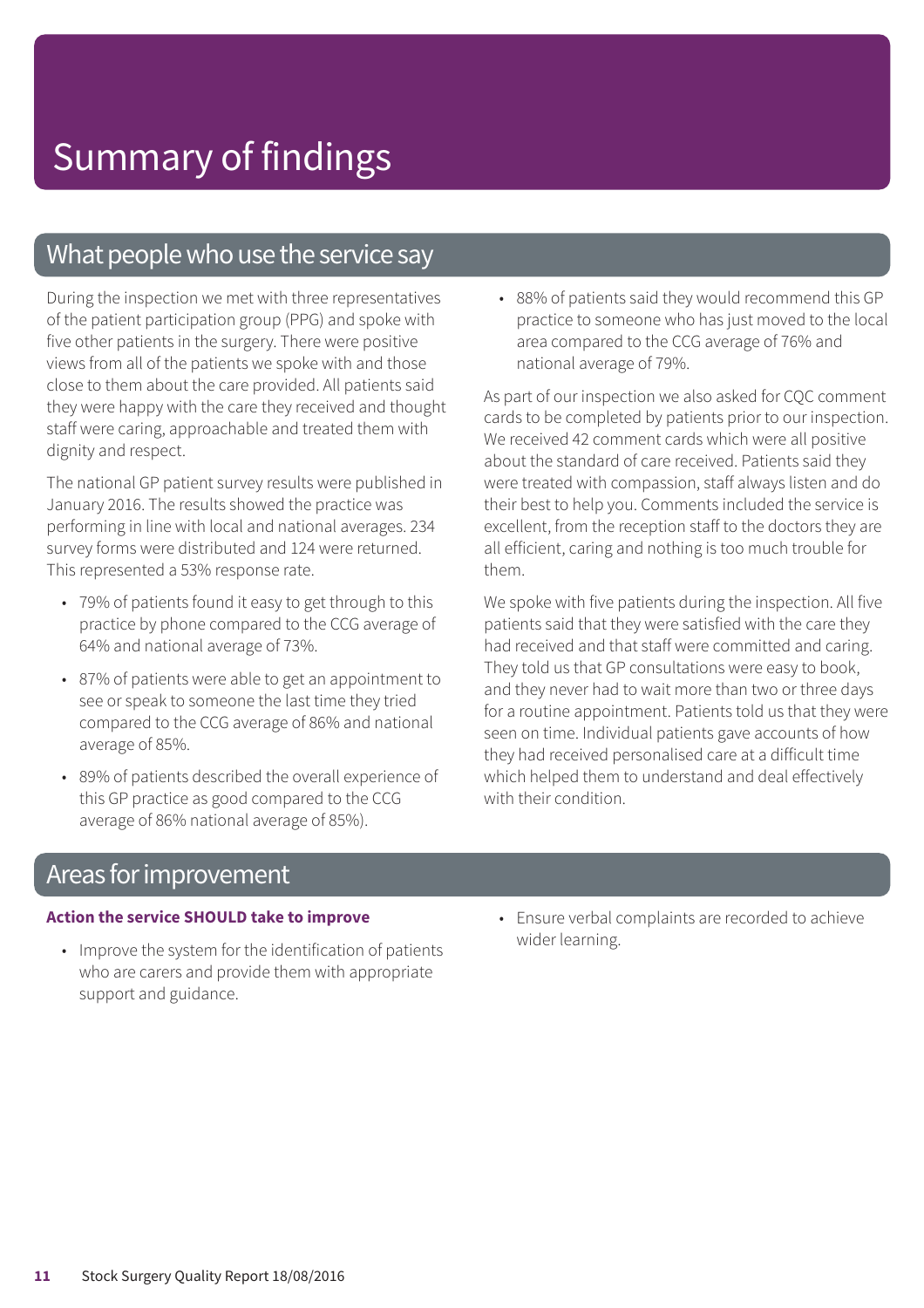

# Stock Surgery **Detailed findings**

### Our inspection team

#### **Our inspection team was led by:**

Our inspection team was led by a CQC Lead Inspector. The team included a GP specialist advisor. As this was a dispensing practice we had arranged telephonic support from a pharmacist if required.

### **Background to Stock Surgery**

Stock surgery is a three doctor dispensing practice providing medical services to about 4,000 patients living in and around the village of Stock. The practice is housed in a modern, purpose-built building, with a waiting area with many facilities for patient care. Wheelchair access is available throughout the ground floor clinical areas. There is ample car parking facilities situated adjacent to the surgery with disabled spaces located close to the entrance. At the time of our inspection, the practice list was open to new patients.

The practice has two female and two male GPs. There are four part time practice nurses and two health care assistants. There is also a practice manager, administrative and reception staff.

The practice population is slightly higher than the national average for patients over 65, 75 and 80 years. Economic deprivation levels affecting children, older people and unemployment are lower than the practice average across England. Life expectancy for men and women is slightly higher to the national averages. The practice patient list is slightly higher to the national average for long standing health conditions and lower disability allowance claimants. The surgery is open Monday to Friday from 8am until 6.30pm. Telephone access is available from 8am. They offer both face-to-face and telephone appointments. Patients also have on line options to book appointments.

Emergency appointments are available throughout the day. The practice has opted out of providing GP out of hours services. Unscheduled out-of-hours care is provided by the NHS 111 service and patients who contact the surgery outside of opening hours are provided with information on how to contact the service. This information is also available on their website and the NHS choices website.

The practice provides the following directed enhanced services:

- Childhood immunisations and vaccinations.
- Dementia screening.
- Flu vaccinations.
- Unplanned hospital admissions avoidance.
- Improving on-line access.

Minor surgery

### Why we carried out this inspection

We carried out a comprehensive inspection of this service under Section 60 of the Health and Social Care Act 2008 as part of our regulatory functions. The inspection was planned to check whether the provider is meeting the legal requirements and regulations associated with the Health and Social Care Act 2008, to look at the overall quality of the service, and to provide a rating for the service under the Care Act 2014.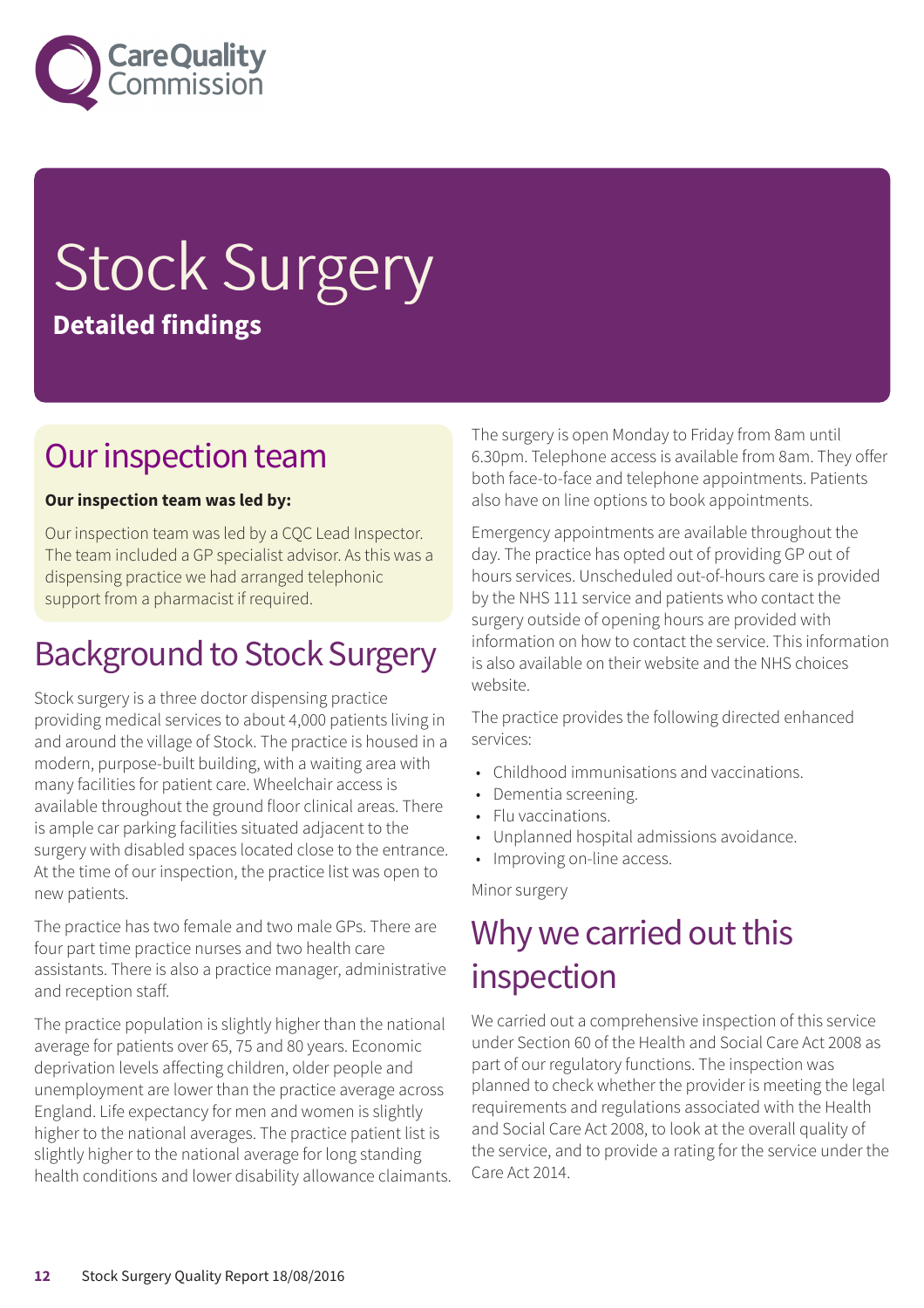## Detailed findings

### How we carried out this inspection

Before visiting, we reviewed a range of information we hold about the practice and asked other organisations to share what they knew. We carried out an announced visit on 28 April 2016. During our visit we:

- Viewed information provided by the practice, which included feedback from people using the service about their experiences.
- Spoke with a range of staff (receptionists, practice nurses, practice manager, administrators and doctors) and spoke with patients who used the service.
- Reviewed comment cards where patients and members of the public shared their views and experiences of the service.

To get to the heart of patients' experiences of care and treatment, we always ask the following five questions:

- Is it safe?
- Is it effective?
- Is it caring?
- Is it responsive to people's needs?
- Is it well-led?

We also looked at how well services were provided for specific groups of people and what good care looked like for them. The population groups are:

- Older people
- People with long-term conditions
- Families, children and young people
- Working age people (including those recently retired and students)
- People whose circumstances may make them vulnerable
- People experiencing poor mental health (including people with dementia)

Please note that when referring to information throughout this report, for example any reference to the Quality and Outcomes Framework data, this relates to the most recent information available to the CQC at that time.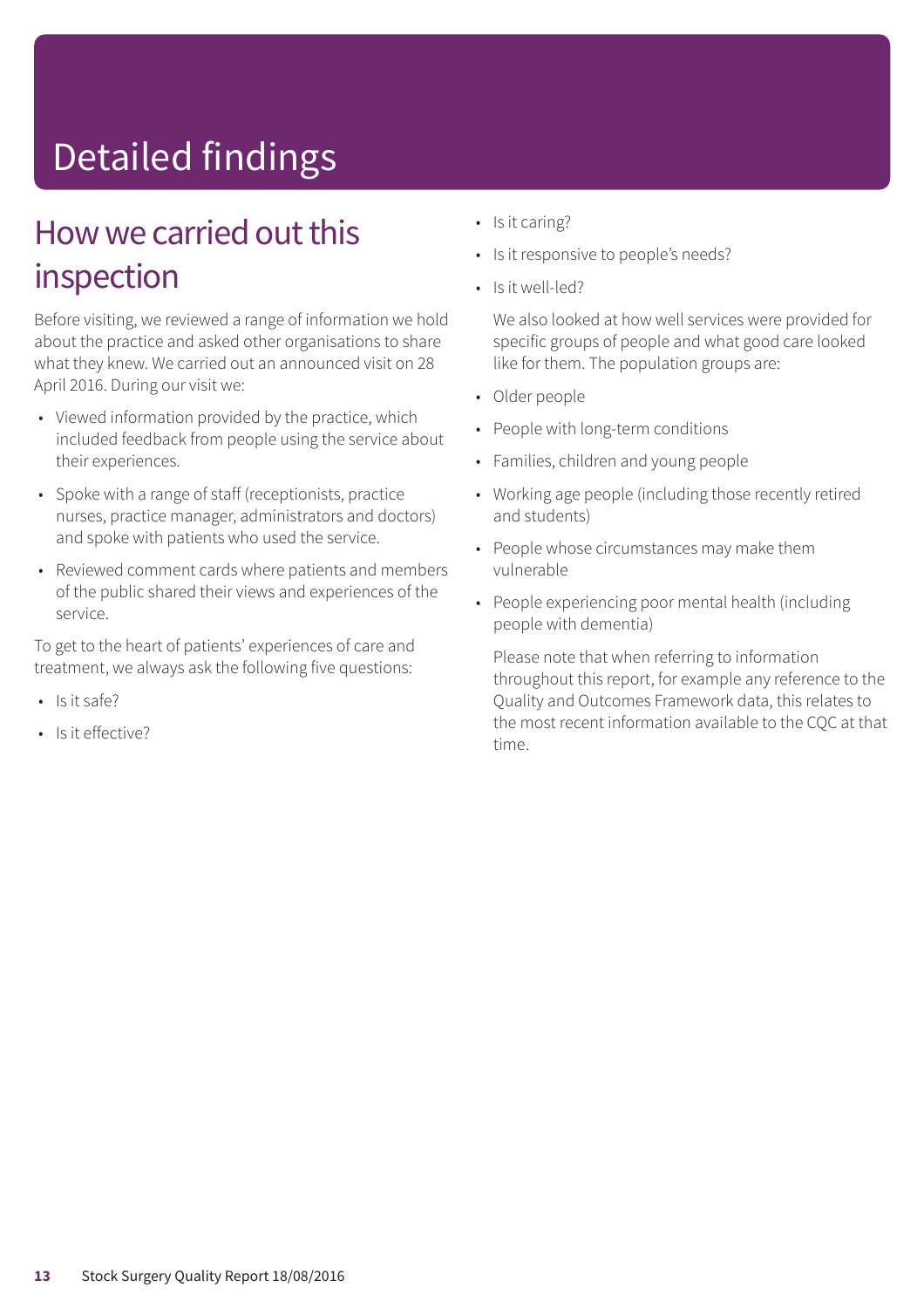## Are services safe?

### **Our findings**

#### **Safe track record and learning**

There was an open culture in which all safety concerns raised by staff and patients were highly valued as integral to learning and improvement.

- Staff told us they would inform the practice manager of any incidents and there was a recording form available on the practice's computer system. The incident recording form supported the recording of notifiable incidents under the duty of candour. (The duty of candour is a set of specific legal requirements that providers of services must follow when things go wrong with care and treatment).
- We saw evidence that when things went wrong with care and treatment, patients were informed of the incident, received reasonable support, truthful information, a written apology and were told about any actions to improve processes to prevent the same thing happening again.
- The practice carried out a thorough analysis of the significant events, and findings were regularly discussed at staff meetings. Records showed a total of three significant events had been recorded over the last 12 months. We saw that learning had been applied when unintended errors or unplanned events had occurred. For example, when a medicines dosage error was identified by the dispensary the clinician was contacted immediately to check dosage and correct prescription. This incident was investigated and actions identified to mitigate reoccurrence.
- The practice had a robust approach to information received from the Medicines and Healthcare Regulatory Agency (MHRA). The MHRA is sponsored by the Department of Health and provides a range of information on medicines and healthcare products to promote safe practice. A clear audit trail was maintained to demonstrate the effectiveness of the system in place. The practice provided evidence of how they had responded to alerts in checking patients' medicines and taking action to ensure they were safe.

#### **Overview of safety systems and processes**

The practice had clearly defined and embedded systems, processes and practices in place to keep patients safe and safeguarded from abuse, which included:

- Arrangements were in place to safeguard children and vulnerable adults from abuse that reflected relevant legislation and local requirements and policies were accessible to all staff. The policies clearly outlined who to contact for further guidance if staff had concerns about a patient's welfare. There was a lead GP for safeguarding. Quarterly meetings took place between the GP safeguarding lead and the health visitor to discuss any vulnerable children, and these meetings were documented. Staff demonstrated they understood their responsibilities and all had received training on safeguarding children and vulnerable adults relevant to their role. All GPs and qualified nurses were trained to child protection or child safeguarding level 3.
- A notice in the waiting room advised patients that staff would act as chaperones, if required. Nursing staff acted as chaperones, and all these staff had undertaken a disclosure and barring check (DBS check). DBS checks identify whether a person has a criminal record or is on an official list of people barred from working in roles where they may have contact with children or adults who may be vulnerable.
- The practice maintained appropriate standards of cleanliness and hygiene. We observed the premises to be clean and tidy. The practice nurse was the infection control clinical lead who liaised with the local infection prevention teams to keep up to date with best practice. There was an infection control protocol in place and staff had received up to date training. An annual infection control audit had been undertaken and we saw evidence that action was taken to address improvements identified as a result. The practice had contracted an external provider to clean the premises and had developed cleaning schedules with regular monitoring arrangements to ensure high standards were maintained. We saw evidence that staff had received vaccinations to protect them against hepatitis B.
- We reviewed four personnel files and found appropriate recruitment checks had been undertaken prior to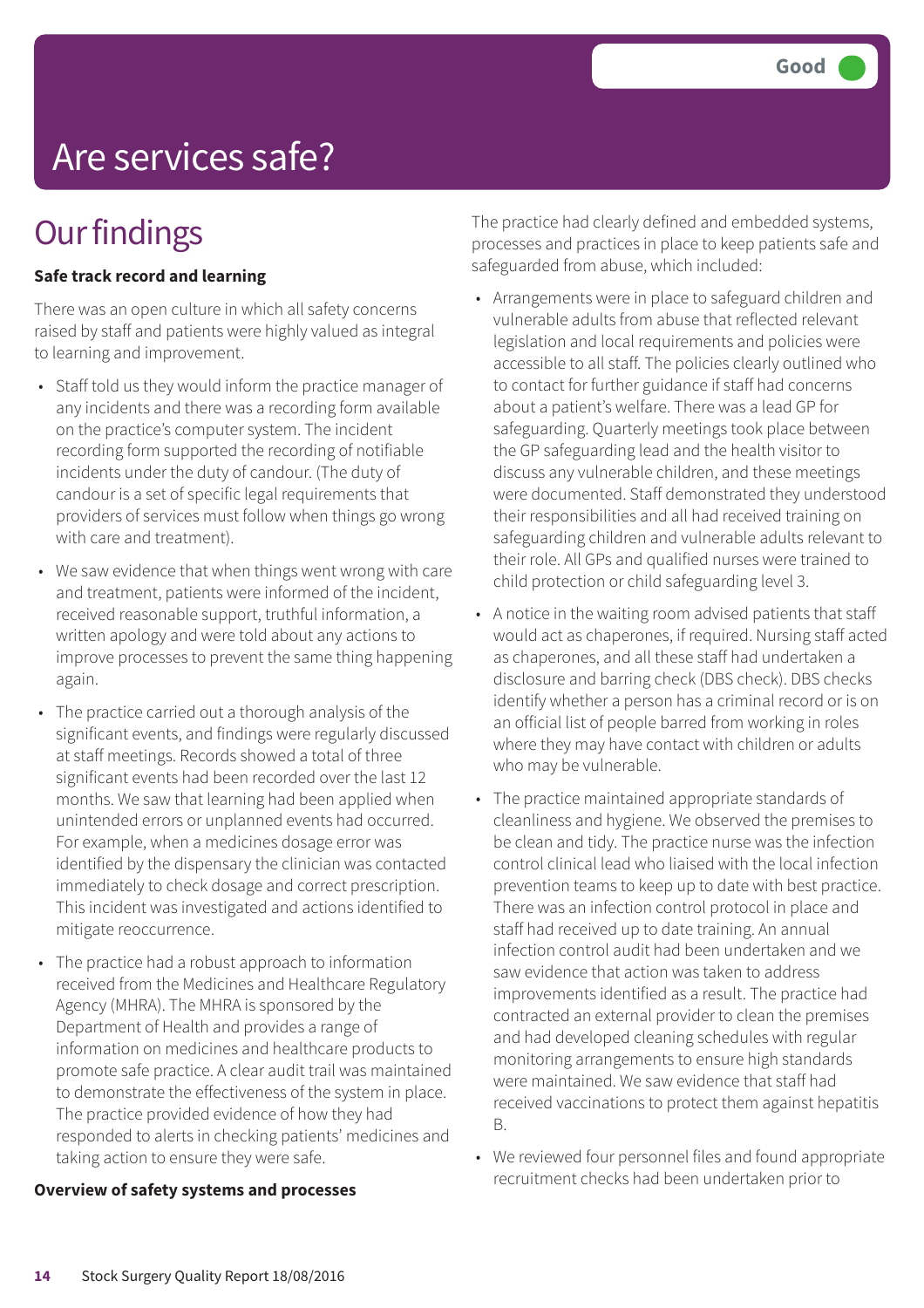### Are services safe?

employment. For example, proof of identity, references, qualifications, registration with the appropriate professional body and the appropriate checks through the Disclosure and Barring Service.

#### **Medicines Management**

- The arrangements for managing medicines, including emergency medicines and vaccines, in the practice kept patients safe (including obtaining, prescribing, dispensing, recording, handling, storing and security). The practice carried out regular medicines audits, with the support of the local medicines management teams, to ensure prescribing was in line with best practice guidelines for safe prescribing. Processes were in place for handling repeat prescriptions which included the review of high risk medicines.Prescription pads and printer prescription stationery were securely stored and there were systems in place to monitor their use.
- The practice had a designated GP lead for the dispensary. The dispensary had documented processes which they referred to as Standard Operating Procedures (SOPs). All staff involved in the procedure had signed, read and understood the SOPs and agreed to act in accordance with its requirements. Standard Operating Procedures cover all aspects of work undertaken in the dispensary. The SOPs that we saw would satisfy the requirements of the Dispensary Services Quality Scheme (DSQS). The SOPs had been reviewed and updated in the last 12 months and there was a written audit trail of amendments.
- Records showed that all members of staff involved in the dispensing process had received appropriate training. We spoke with the dispensary technician and practice manager who had records to demonstrate that the dispensers' competence had been checked regularly. When we spoke with the dispensary staff they were aware that their competence had been checked since they obtained their qualifications.
- The practice held stocks of controlled drugs (medicines that require extra checks and special storage arrangements because of their potential for misuse) and had in place standard procedures that set out how they were managed. These were being followed by practice and dispensary staff.
- The practice had processes in place for monitoring prescriptions that were not collected, particularly where

patients had been identified as experiencing poor mental health. Some patients were prescribed weekly prescriptions and these patients were closely monitored. If they did not collect their prescription this was highlighted to the GP who contacted the patient for a welfare check. If they were unable to be contacted this was escalated to the mental health team.

- Patients on high risk medicines for example warfarin, methotrexate and azathioprine were reviewed in a timely way. When the medicine review date was reached the dispensary contacted the patient to inform them they were due a review and they ensured a blood test was carried out. This was to check that the medicines remained safe to prescribe. If patients did not get their bloods checked there was a system in place to follow this up with the patient.
- All older patients on regular medicine had an annual review of their health. This was prompted by their medicine review date and followed up as a safety net by the dispensary team. The dispensary team alerted the GPs to patients who were over-due a review. Other patients were picked up opportunistically if they attended the practice.

#### **Monitoring risks to patients**

Risks to patients were assessed and well managed.

- There were procedures in place for monitoring and managing risks to patient and staff safety. There was a health and safety policy available with a poster in the reception office which identified local health and safety representatives. The practice had up to date fire risk assessments and carried out regular fire drills. All electrical equipment was checked to ensure the equipment was safe to use and clinical equipment was checked to ensure it was working properly. The practice had a variety of other risk assessments in place to monitor safety of the premises such as control of substances hazardous to health and infection control and legionella (Legionella is a term for a particular bacterium which can contaminate water systems in buildings).
- Arrangements were in place for planning and monitoring the number of staff and mix of staff needed to meet patients' needs. There was a rota system in place for all the different staffing groups to ensure enough staff were on duty. Non-clinical support staff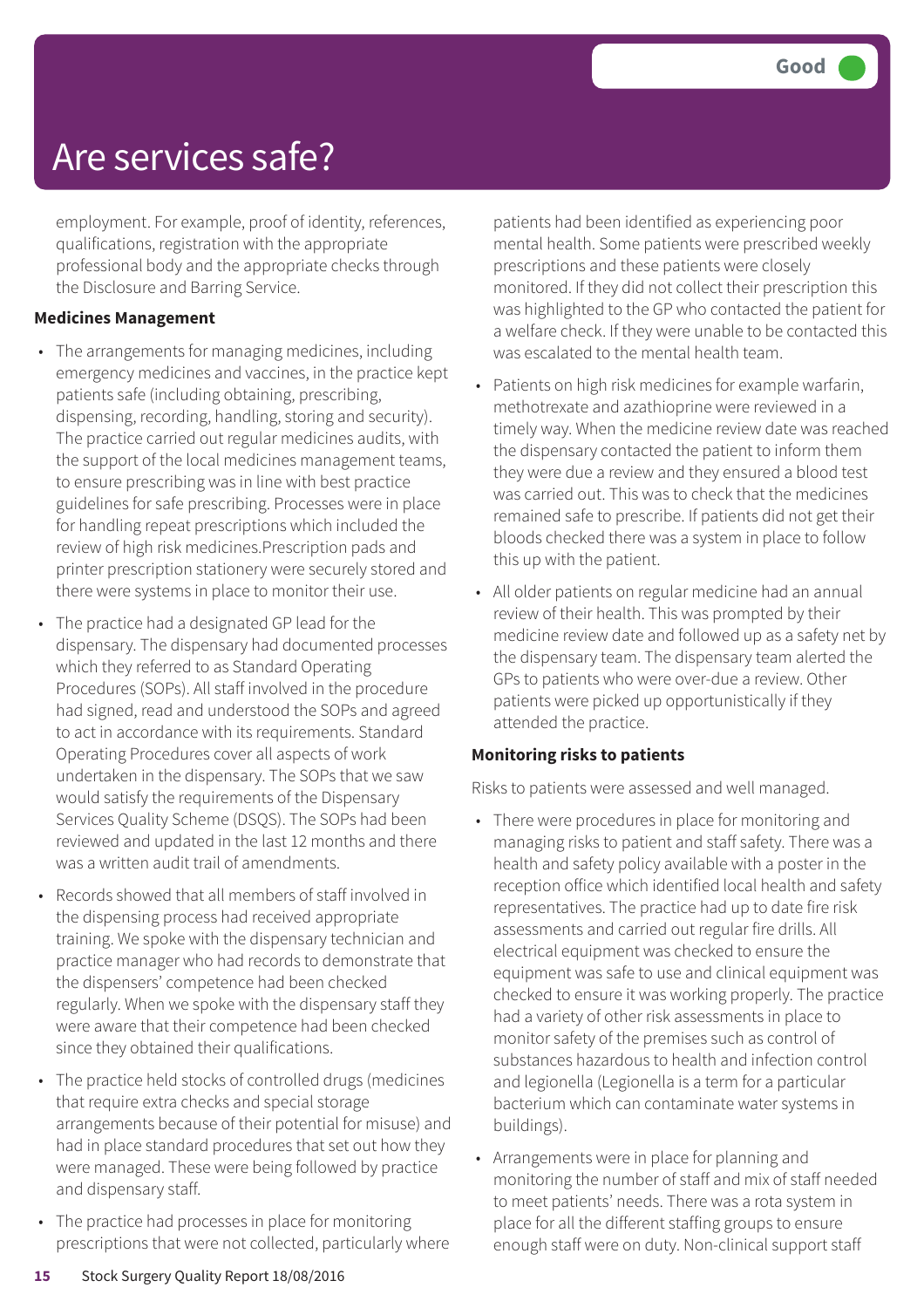### Are services safe?

were trained in the various roles required by the practice to ensure they could provide cover in times of sickness and absence. The practice used locum GPs to cover periods of leave for the GPs. A regular GP locum was used for continuity. Nursing staff were part time and often covered for colleagues when on annual leave.

#### **Arrangements to deal with emergencies and major incidents**

The practice had adequate arrangements in place to respond to emergencies and major incidents.

• There was an instant messaging system on the computers in all the consultation and treatment rooms which alerted staff to any emergency.

- All staff received annual basic life support training and there were emergency medicines available in the treatment room.
- The practice had a defibrillator available on the premises and oxygen with adult and children's masks. A first aid kit and accident book was available.
- Emergency medicines were easily accessible to staff in a secure area of the practice and all staff knew of their location. All the medicines we checked were in date and stored securely.

The practice had a comprehensive business continuity plan in place for major incidents such as power failure or building damage. The plan included emergency contact numbers for staff.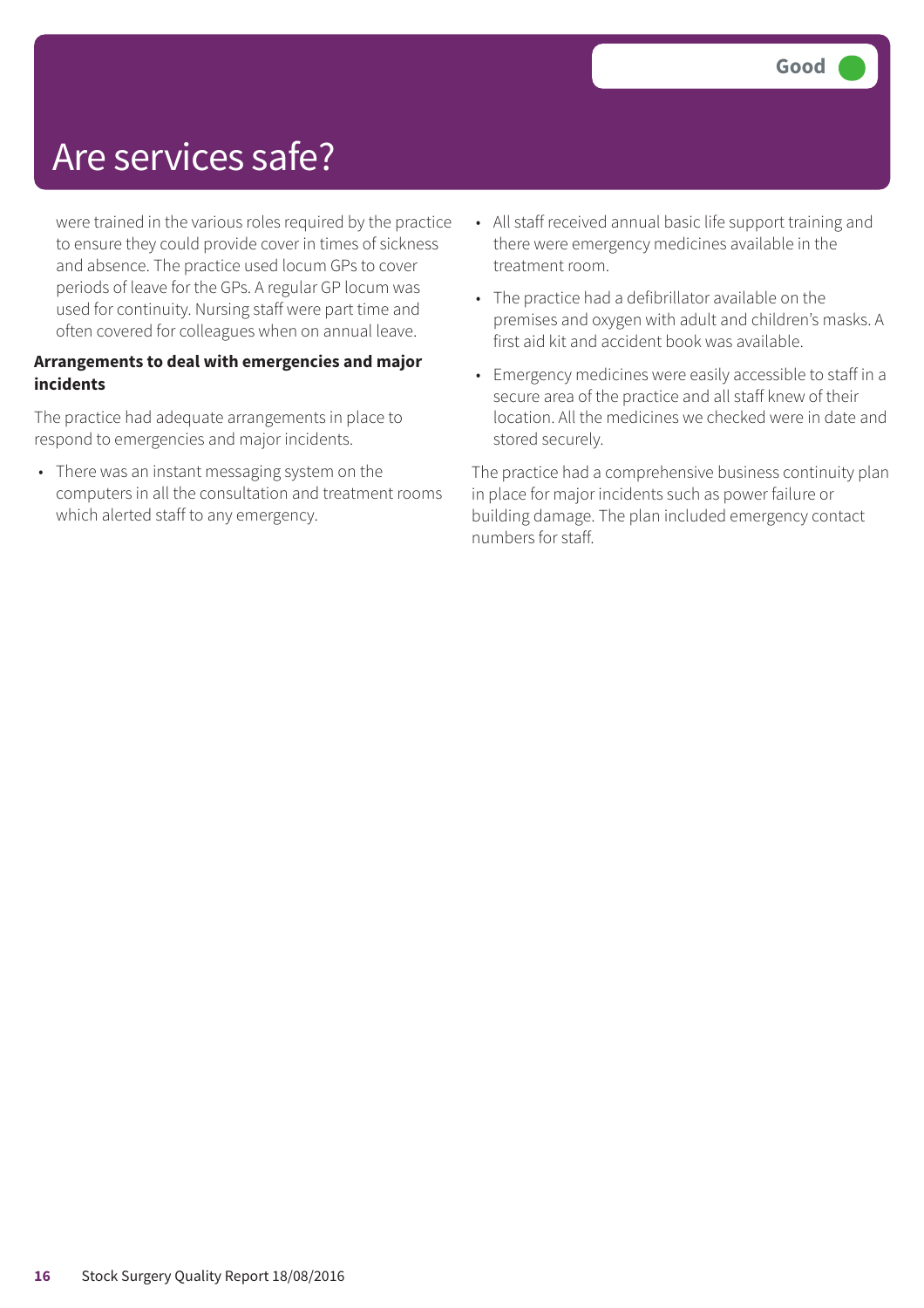### Are services effective?

(for example, treatment is effective)

### **Our findings**

#### **Effective needs assessment**

People's care and treatment was planned and delivered in line with current evidence based guidance (including National Institute for Health and Care Excellence (NICE) best practice guidelines), standards, best practice and legislation. This included during assessment, diagnosis, when people were referred to other services and when managing people's chronic or long-term conditions, including for people in the last 12 months of their life. This was monitored to ensure consistency of practice.

- The practice had systems in place to keep all clinical staff up to date. Staff had access to guidelines from NICE and used this information to deliver care and treatment that met patients' needs.
- The practice monitored that these guidelines were followed through risk assessments and audits.

#### **Management, monitoring and improving outcomes for people**

The practice used the information collected for the Quality and Outcomes Framework (QOF) and performance against national screening programmes to monitor outcomes for patients. (QOF is a system intended to improve the quality of general practice and reward good practice). The most recent published results reflected that the practice had achieved 100% of the total number of points available.

Performance for diabetes related indicators was 99.7%. This was above the CCG average of 79% and the national average of 89%. The level of exception reporting for diabetes patients was also noted to be lower than local and national averages. This indicated that the practice ensured all identified patients received their checks For example;

- The percentage of patients with diabetes whose blood sugar levels were managed within acceptable limits was 87% compared to the CCG of 72% and national average of 77%.
- The percentage of patients with diabetes whose blood pressure readings were within acceptable limits was 82% compared to the CCG of 74% and national average of 78%
- The percentage of patients with diabetes whose blood cholesterol level was within acceptable limits was 91% compared to the CCG of 75% and national average of 81%
- The percentage of patients with diabetes who had a foot examination and risk assessment within the preceding 12 months was 87% compared to the CCG of 82% and national average of 88%.

These checks help to ensure that patients' diabetes is well managed and that conditions associated with diabetes such as nerve damage, heart disease and stroke are identified and minimised where possible.

The practice performance for the treatment of patients with conditions such as hypertension (high blood pressure), heart conditions and respiratory illness was above or within the range of national average for example:

- The percentage of patients with hypertension whose blood pressure was managed within acceptable limits was 91% compared to the national average of 83%.
- Those patients with a current diagnosis of heart failure due to left ventricular systolic dysfunction, the percentage of patients who are currently treated with an ACE-I or ARB medicines was 100% compared to the national average of 98%.
- The percentage of patients with asthma who had a review within the previous 12 months was 77% compared to the national average of 75%.
- The percentage of patients with chronic obstructive pulmonary disease (COPD) who has an assessment of breathlessness using the Medical Research Council scale was 95% compared with the national average of 90%.

The practice performance for assessing and monitoring the physical health needs for patients with a mental health condition were higher than GP practices nationally. For example:

- 100% of patients with a diagnosis of schizophrenia, bi-polar disorder and other mental health disorders had an agreed care plan in place compared to the CCG of 83% and national average of 88%. Exception reported by the practice as 7% compared to CCG average of 14% and National of 13%
- 100% of patients with a diagnosis of schizophrenia, bi-polar disorder and other mental health disorders had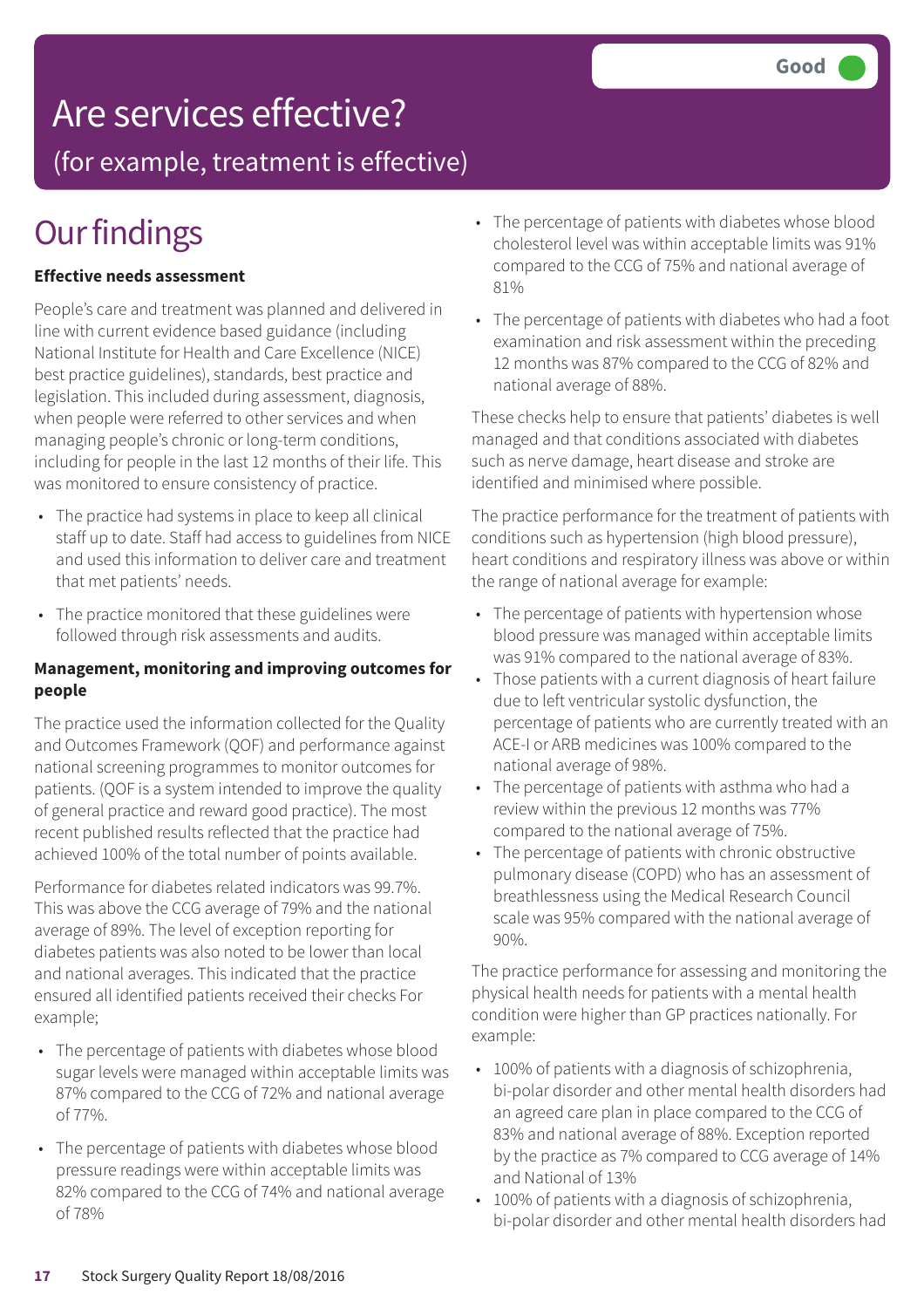### Are services effective?

### (for example, treatment is effective)

a record of their alcohol consumption compared to the national average of 89%. Exception reported by the practice as 7% compared to CCG average of 13% and National of 10%

• 80% of patients who had been diagnosed with dementia had a face to face review within the previous 12 months compared with the CCG average of 81 and national average of 84%.

Clinical audits demonstrated quality improvement. Clinical audits were a standing item on the clinical meeting agenda. This raised awareness of salient issues and to avoid duplication. There were several completed audits and others in progress.

The practice participated in local audits, national benchmarking, accreditation, peer review and research. For example, a recent audit had identified high usage of a particular class of antibiotics. The practice used antibiotic toolkit audits from the Royal College of General Practitioners. The findings were presented at the clinical meetings and this led to a reduction in the use of those antibiotics.

### **Effective staffing**

Staff had the skills, knowledge and experience to deliver effective care and treatment.

- The practice had an induction programme for all newly appointed staff. This covered such topics as safeguarding, infection prevention and control, fire safety, health and safety and confidentiality.
- The practice could demonstrate how they ensured role-specific training and updating for relevant staff. For example, nursing staff reviewing patients with long-term conditions, administering vaccinations and taking samples for the cervical screening programme had undergone extended training and updates to ensure nationally recognised evidence based guidance is being incorporated in their care delivery.
- The practice nurses had undertaken significant preparation to meet requirements for the revalidation of nurses. Both GPs had achieved revalidation and regularly attended a GP update course. Revalidation is a scheme to provide assurance that clinicians have kept up-to-date with their practice, and can demonstrate they work within recognised quality standards.
- All clinical staff were kept up to date with relevant training, accreditation and revalidation.All staff had

undergone an appraisal within the last 12 months. Appraisals provided staff with the opportunity to review/ evaluate their performance and plan for their training and professional development.

• Staff received training that included: safeguarding, fire safety awareness, basic life support and information governance. Staff had access to and made use of e-learning training modules and in-house training.

#### **Coordinating patient care and information sharing**

The information needed to plan and deliver care and treatment was available to relevant staff in a timely and accessible way through the practice's patient record system and their intranet system.

- This included care and risk assessments, care plans, medical records and investigation and test results.
- The practice shared relevant information with other services in a timely way, for example when referring patients to other services.

Practice staff worked with other health care services to understand and meet the range and complexity of people's needs and to assess and plan ongoing care and treatment. In order to review and plan care for older people, those with long-term conditions, vulnerable patients, and those patients at risk of unplanned hospital admission, the practice had developed a meeting programme. This involved a review of patients by the practice team to identify their current needs. This was followed by a meeting to discuss and action these issues. A further meeting with the multi-disciplinary team (MTD) would discuss the patients and review and plan their care requirements. The practice staff would than discuss new cancer patients and those patients with ongoing palliative care needs.

#### **Consent to care and treatment**

Staff sought patients' consent to care and treatment in line with legislation and guidance.

• < >taff understood the relevant consent and decision-making requirements of legislation and guidance, including the Mental Capacity Act 2005. When providing care and treatment for children and young people, staff carried out assessments of capacity to consent in line with relevant guidance.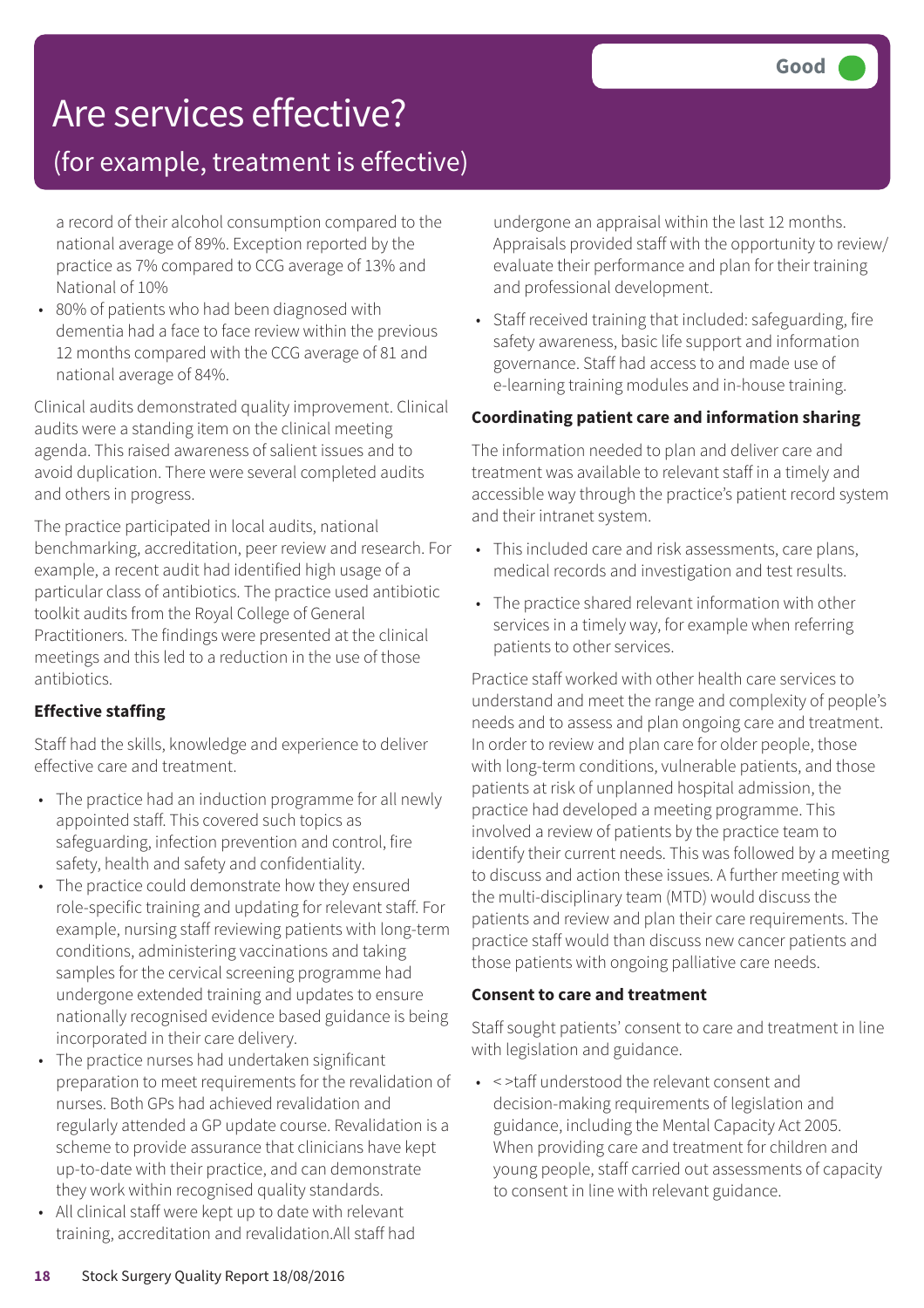### Are services effective?

### (for example, treatment is effective)

- Where a patient's mental capacity to consent to care or treatment was unclear the GP or practice nurse assessed the patient's capacity and, recorded the outcome of the assessment.
- For patients with dementia or reduced capacity, written consent for relatives or carers to share in medical information and treatment planning was encouraged in order to facilitate discussions when patients may not be able to do this for themselves.

#### **Supporting patients to live healthier lives**

The practice identified patients who may be in need of extra support. For example:

- Patients receiving end of life care, carers, those at risk of developing a long-term condition and those requiring advice on their diet, smoking and alcohol cessation. Patients were signposted to the relevant service.
- A dietician was available on the premises and smoking cessation advice was available from a local support group.

The practice's uptake for the cervical screening programme was 90% which was above the CCG average of 81% and the national average of 82%. This rate had been achieved by a proactive approach, for example, by raising awareness with patients at contraceptive reviews, and identifying new patients from overseas who may have never been previously screened, to encourage uptake. There were

failsafe systems in place to ensure results were received for all samples sent for the cervical screening programme and the practice followed up women who were referred as a result of abnormal results.

The practice encouraged its patients to attend national screening programmes for bowel and breast cancer uptake for both were slightly higher than CCG average and national averages.

- Females, 50-70, screened for breast cancer in last 36 months (3 year coverage, %) was77% Compared to the CCG of 76% and national of 72%.
- Persons, 60-69, screened for bowel cancer in last 30 months (2.5year coverage, %) was 64% Compared to the CCG of 62% and national of 58%.

Childhood immunisation rates for the vaccinations given were comparable to CCG/national averages. For example, childhood immunisation rates for the vaccinations given to under two year olds ranged from 89% to 100% and five year olds from 91% to 95%.The practice achieved 100% immunisations for the meningitis C immunisation for 12 month old infants (CCG average 97%).

Patients had access to appropriate health assessments and checks. These included health checks for new patients and NHS health checks for patients aged 40–74. Appropriate follow-ups for the outcomes of health assessments and checks were made, where abnormalities or risk factors were identified.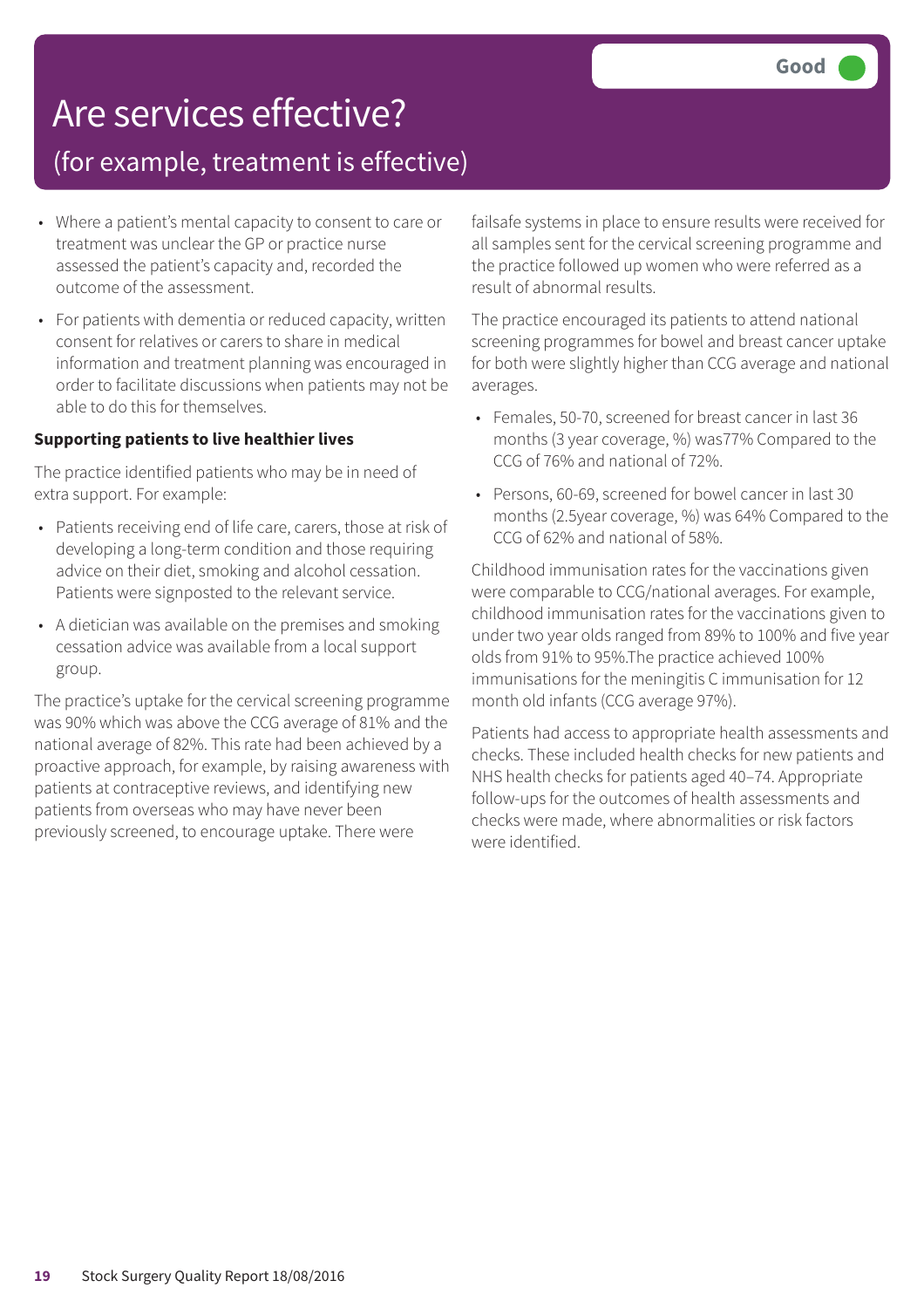## Are services caring?

### **Our findings**

#### **Kindness, dignity, respect and compassion**

There was a strong, visible, person-centred culture within the practice. Staff were highly motivated to offer care that was kind and promoted patients' dignity. We observed throughout the inspection that members of staff were courteous and very helpful to patients both attending at the reception desk and on the telephone and that people were treated with respect. Relationships between patients, those close to them and staff were strong, caring and supportive. Staff worked hard to recognise and respect the totality of people's needs. They always took people's personal, cultural, social and religious needs into account.

- Curtains were provided in consulting rooms to maintain patients' privacy and dignity during examinations, investigations and treatments.
- We noted that consultation and treatment room doors were closed during consultations; conversations taking place in these rooms could not be overheard.
- Reception staff knew when patients wanted to discuss sensitive issues or appeared distressed they could offer them a private room to discuss their needs.

Feedback from patients and those close to them were continually positive about the way staff treated them. Patients told us that staff would often go the extra mile and the care received exceeded their expectations. All of the 42 patient Care Quality Commission comment cards we received were positive about the service experienced. Patients said they were treated with compassion, staff always listen and do their best to help you.

All feedback highlighted that staff responded compassionately when patients needed help and provided support when required.

- 96% of patients said the GP was good at listening to them compared to the clinical commissioning group (CCG) average of 85% and the national average of 89%.
- 93% of patients said the GP gave them enough time compared to the CCG average of 86% and the national average of 87%.
- 99% of patients said they had confidence and trust in the last GP they saw compared to the CCG average of 95% and the national average of 95%.
- 95% of patients said the last GP they spoke to was good at treating them with care and concern compared to the national average of 85%.
- 99% of patients said the last nurse they spoke to was good at treating them with care and concern compared to the national average of 91%.
- 86% of patients said they found the receptionists at the practice helpful compared to the CCG average of 86% and the national average of 87%.

We also spoke with an additional four patients who were attending the practice at the time of our inspection. All of the patients we spoke with during the course of the inspection gave us positive feedback about the service they received from the GPs, practice nurses and reception staff. Staff were commended for their commitment, professionalism and compassion. One patient told us they genuinely could not think of one negative experience at the surgery in the last 15 years; another commented they felt very lucky to have such a good service from all the staff.

Patients repeatedly referred to the service as caring, respectful, fantastic, efficient and the best surgery for miles. Many comments included examples where the staff had gone above and beyond what was expected. For example:

- One patient told us they were treated with such compassion after feeling anxious; they could not complement the reception team and GPs enough.
- A patient who suffered with a chronic condition that required frequent medical support told us they had received outstanding care from the GP and staff at the practice. They felt all staff went above and beyond the call of duty in assisting them to successfully manage their condition.
- Dispensing staff monitored patients that were vulnerable to misusing their medicine. These patients were on a weekly prescription and the dispensing team monitored them referring back to the GP if they identified any issues for example if prescriptions were not being collected.

Patients also appreciated the friendly, professional, kind staff and said the facilities were clean and tidy. Patients referred to being very impressed, reassured and grateful for the attention and care they received.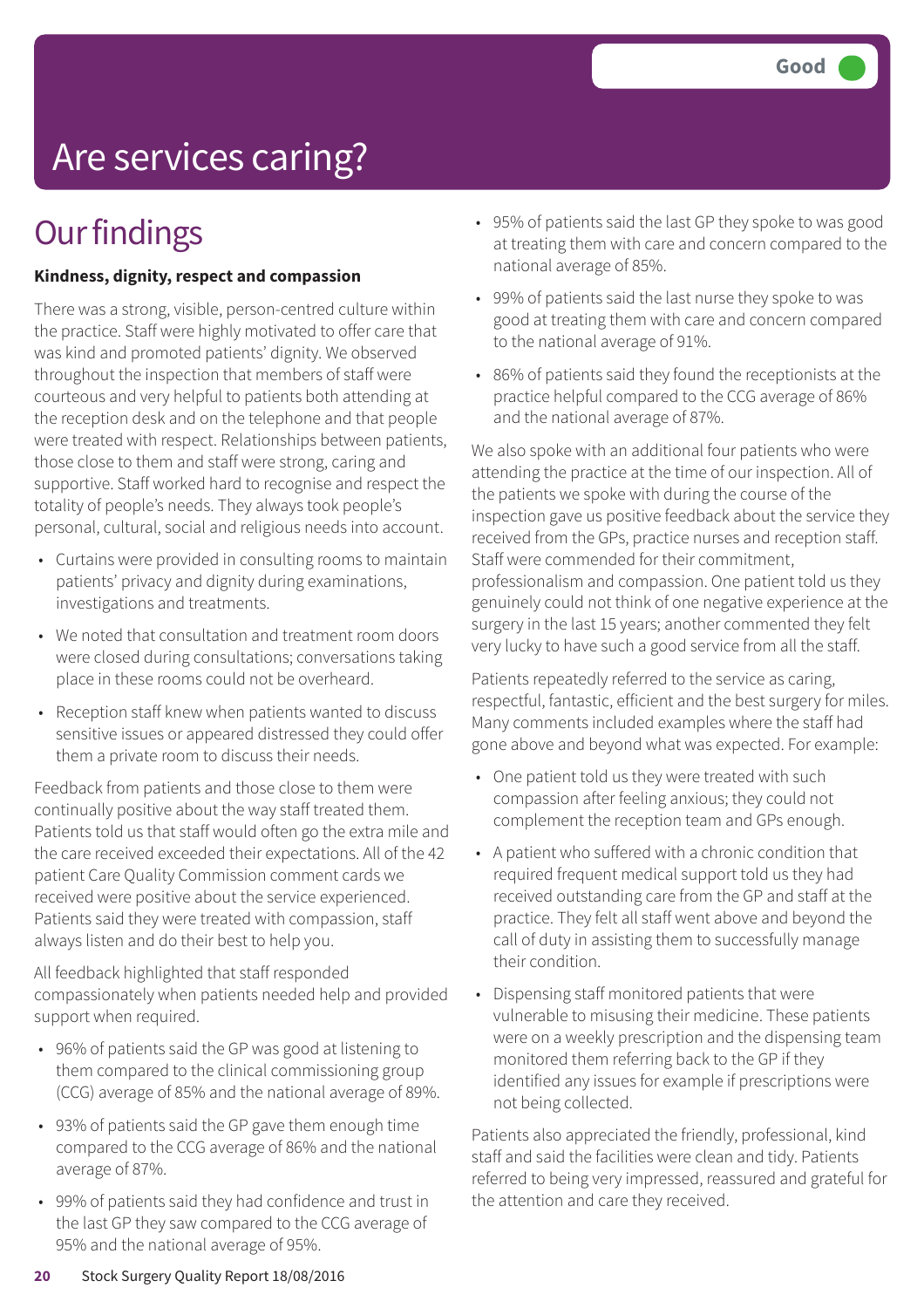## Are services caring?

#### **Care planning and involvement in decisions about care and treatment**

Patients told us through discussions and in comment cards that they felt listened to and involved in making decisions about the care and treatment they received. Results from the national GP patient survey reflected this as the practice had scored consistently higher than local and national averages for patient satisfaction. For example:

- 96% said the GP was good at listening to them compared to a CCG average of 88% and a national average of 88%.
- 92% said the last GP they saw was good at explaining tests and treatments (CCG average of 84%, national average of 86%).
- 94% said the last GP they saw was good at involving them in decisions about their care (CCG average 84%, national average of 85%).

The same questions about nursing staff were higher than average. For example:

- 99% said the last nurse they saw or spoke to was good at listening to them (CCG average of 92%, national average of 91%.
- 98% said the last nurse they saw or spoke to was good at explaining tests and treatments (CCG average of 90%, national average of 90%.
- 93% said the last nurse they saw or spoke to was good at involving them in decisions about their care (CCG average of 87%, national average of 85%).

Staff told us that translation services were available for patients who did not have English as their first language. They also told us the information available to patients could be provided in alternative language or formats if this was required by the patients.

#### **Patient and carer support to cope emotionally with care and treatment**

Patient's emotional and social needs were seen as being as important as their physical wellbeing. There was a large amount of information leaflets available in the waiting area. These provided information on how patients could access a number of support groups and organisations and included signposting patients to counselling services and advocacy services. Information about health conditions and signposting information was also available on the practice website.

Carers were encouraged to make themselves known to the practice so that appropriate support and advice could be offered. Information was available in the reception area advising them of external organisations they could contact. The practice had a low number of carers on their register. We discussed this with the GPs and they told us they only put paid carers on this register but if relatives were carers they had an individual care plan. They told us they would look into re coding these patients.

The practice provided good care and support for end of life patients and strove to deliver high quality palliative care. Patients were kept under close review by the practice in conjunction with the wider multi-disciplinary team. Staff told us that if families had experienced bereavement, their usual GP contacted them or sent them a sympathy card to offer their condolences. The sympathy card contained an offer of support if required. Details of external organisations that could provide support were on display in the reception area.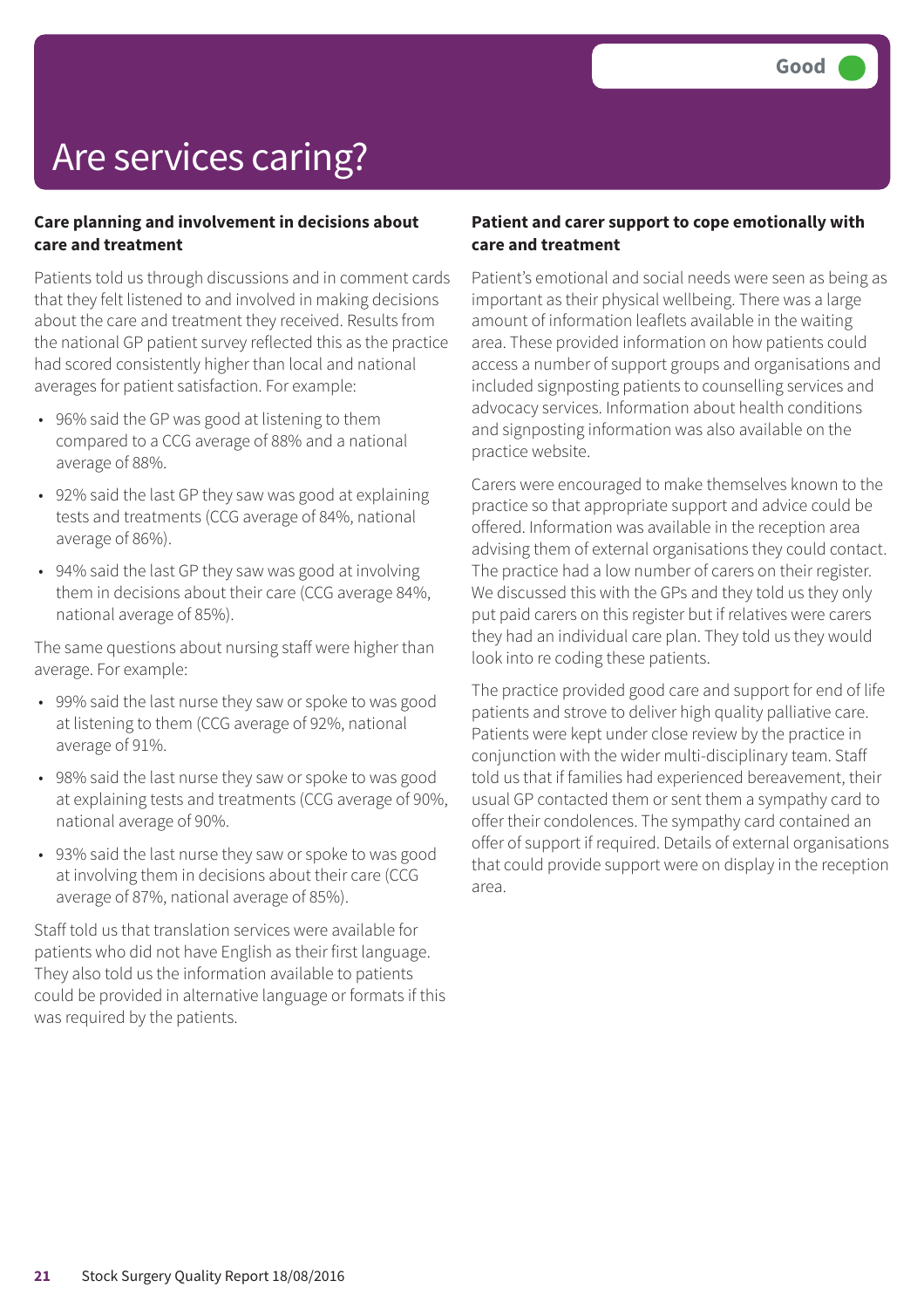# Are services responsive to people's needs?

(for example, to feedback?)

## **Our findings**

### **Responding to and meeting people's needs**

Services were tailored to meet the needs of individual patients and were delivered in a way that promoted flexibility, choice and continuity of care. The practice reviewed the needs of its local population and engaged with the NHS England Area Team and Clinical Commissioning Group (CCG) to improve the service provided. For example, the practice worked to ensure unplanned admissions to hospital were prevented through identifying patients who were at risk and developing care plans with them to prevent an unplanned admission.

GPs used national standards for the referral of patients with suspected cancers to be referred and seen within two weeks. Robust systems were in place to ensure referrals to secondary care and results were followed up.

- Longer appointments were available for patients. Double or triple appointment slots could be booked for patients with complex needs or learning disabilities.
- Home visits were available for older patients and patients who had clinical needs which resulted in difficulty attending the practice. The GPs triaged home visit requests to ensure these were appropriate.
- A text reminder service was used to help reduce non-attendance for appointments.
- Although the practice was a partnership between two GPs and a salaried GP, each GP maintained their own personal list to promote continuity of care and to establish strong relationships with individuals and their families. However, any patient could request to see the doctor of the opposite sex for a particular issue or a sensitive health concern.
- Same day appointments were available for children and those patients with medical problems that require same day consultation.
- Comment cards and patients we spoke to during the inspection were very positive about their experience in obtaining both urgent and routine appointments. This was reinforced by the national GP survey in January 2016 which found 97% patients stated the last appointment they got was convenient. This was in comparison to a CCG average of 91% and a national average of 91%.
- Patients were able to receive travel vaccinations available on the NHS as well as those only available privately/were referred to other clinics for vaccines available privately.
- Dosette boxes were given to patients that were identified as needing support with self-medication. Dosette boxes are individualised boxes containing medicines organised into compartments by day and time, to simplify the taking of them, especially in patients with several different medicines. The practice also arranged delivery of medicines to their patients that were unable to collect them.
- The practice contributed monthly to a charity called 'Stock cares.' This service provides transport to medical appointments (GP or hospital appointments), for Stock residents, who do not have family or friends to assist them to travel.
- The practice held quarterly meetings with the health visitor, and also reviewed any children on a child protection plan at their own monthly clinical meeting.
- The practice provided neonatal checks, six week post-natal checks for new mothers and eight week baby checks.

### **Access to the service**

The practice was open between 8am and 6.30pm Monday to Friday. Appointments were from 8am to 12pm every morning and 2pm to 6pm daily. In addition to pre-bookable appointments that could be booked up to six weeks in advance, urgent appointments were also available for people that needed them.

Results from the national GP patient survey showed that patients' satisfaction with how they could access care and treatment was comparable to local and national averages. People told us on the day that they were able to get appointments when they needed them.

- 74% of patients were satisfied with the practice's opening hours compared to the national average of 78%.
- 79% of patients said they could get through easily to the practice by phone compared to the national average of 73%.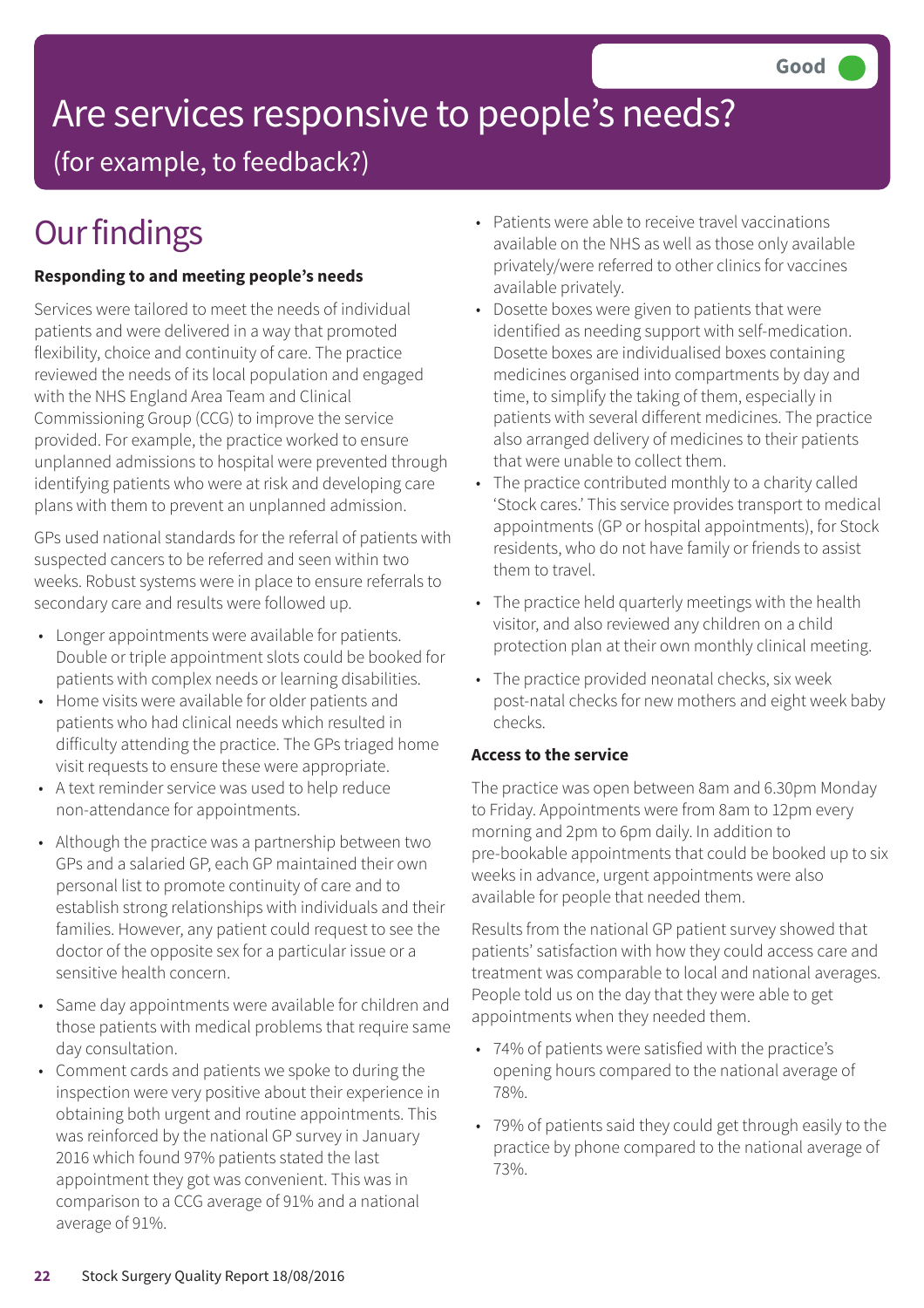## Are services responsive to people's needs?

### (for example, to feedback?)

All patients who expressed a preference said that they could see the GP that they wanted to in a timely way. We saw that the next routine, pre-bookable appointment was available in two days' time and that there were same day appointments still available.

The practice had a system in place to assess:

- Whether a home visit was clinically necessary.
- The urgency of the need for medical attention.

The practice had a policy that all patients would be seen and that additional patients would be fitted in on the day. The practice did not offer extended hours appointments; however we were told they would often see patients outside of normal working hours in extenuating circumstances.

### **Listening and learning from concerns and complaints**

The practice had an effective system in place for handling complaints and concerns.

- Its complaints policy and procedures were in line with recognised guidance and contractual obligations for GPs in England.
- There was a designated responsible person who handled all complaints in the practice.

• We saw that information was available to help patients understand the complaints system on the practice's website and in their information leaflet. Information about how to make a complaint was also displayed on the wall in the waiting area. Reception staff showed a good understanding of the complaints procedure.

We noted that not all verbal complaints had been recorded and so the potential to achieve wider learning from these had been lost. We looked at four written complaints received in the last 12 months and found that these had been fully investigated and responded to within an appropriate timescale. Apologies were provided where appropriate. Lessons were learnt from concerns and complaints and action was taken as a result to improve the quality of care. Patients we spoke with had not had any cause for complaint.

A summary of each complaint included; details of the investigation, the person responsible for the investigation, whether or not the complaint was upheld, and the actions and responses made. We saw that complaints had all been thoroughly investigated and the patient had been communicated with throughout the process.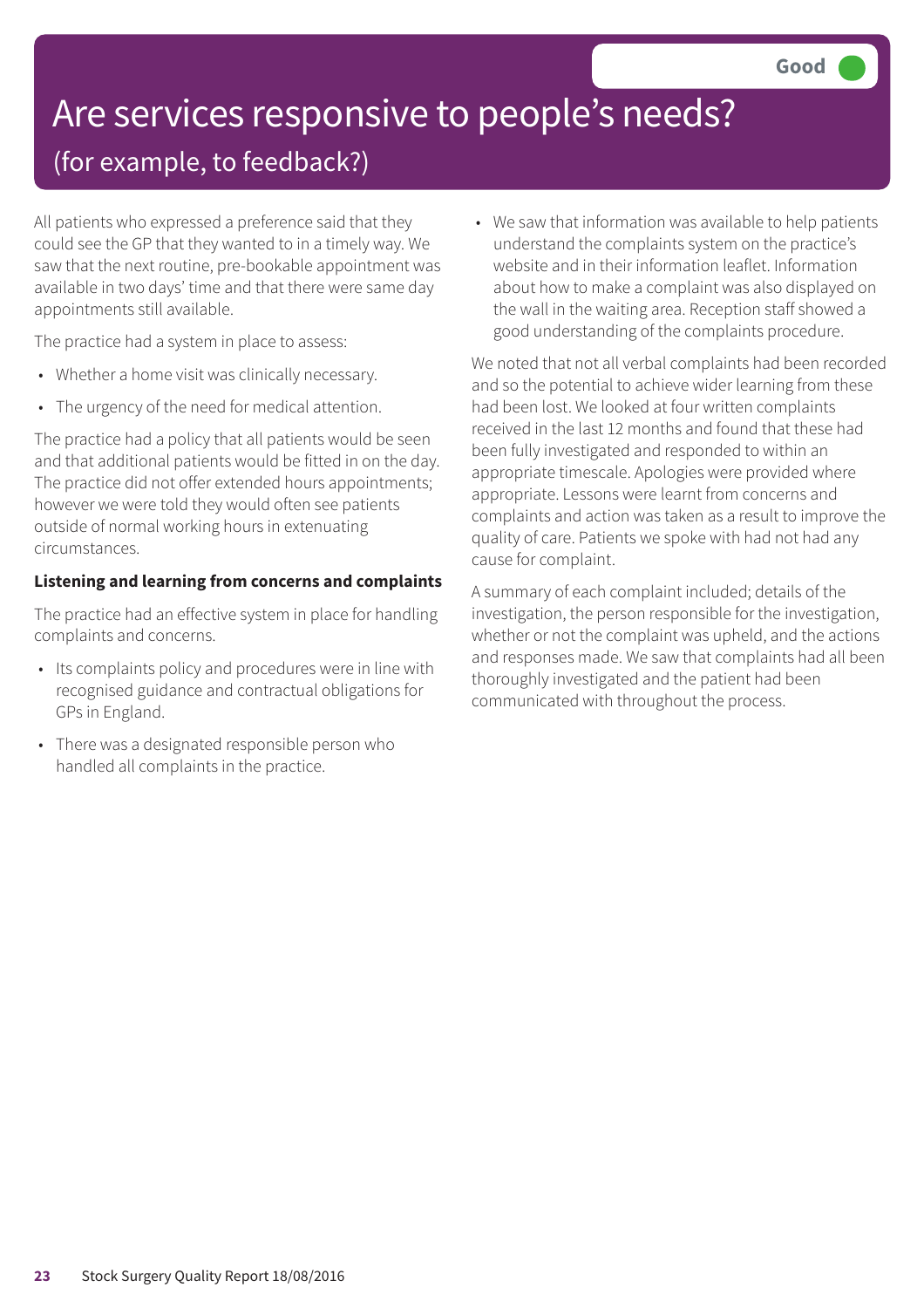### Are services well-led?

(for example, are they well-managed and do senior leaders listen, learn and take appropriate action)

## **Our findings**

### **Vision and strategy**

The practice had a clear vision to deliver high quality care and promote good outcomes for patients.

- The practice had a mission statement which was displayed on their web site, in the waiting areas.
- The practice had a clear vision and strategy supported by a business plan. The plan was kept under review in order to provide flexibility to manage any unforeseen or new requirements. The practice team had contributed to the development of the practice strategy and were aware of the values to promote and deliver effective family healthcare to the highest available standards.
- The practice had a robust strategy and supporting business plans which reflected the vision and values and were regularly monitored.
- The practice had used the opportunity to prepare for their inspection to reflect on what they did well, and areas where they could improve. This had resulted in the practice identifying five key areas for future development including taking a more proactive approach with audit, rather than in response to a potential area of concern.

#### **Governance arrangements**

The practice had an overarching governance framework which supported the delivery of the strategy and good quality care. This outlined the structures and procedures in place and ensured that:

- There was a clear staffing structure, staff were aware of their roles and responsibilities. This included designated lead roles for staff to ensure accountability. Staff we spoke with felt valued and supported by the GPs and management team and described an open culture throughout the practice.
- There was a comprehensive range of practice policies to ensure the safe and effective running of the practice. There was a schedule in place to ensure policies were regularly reviewed or reviewed when required. The schedule ensured policies were up to date and where appropriate were in line with the relevant guidance. Staff had access to policies and were trained to ensure the policies were implemented appropriately.
- A comprehensive understanding of the performance of the practice was maintained. The practice used a range of information which included peer review, performance data, feedback on quality, information and feedback from staff and patients to continually monitor its performance and assess areas for improvement.
- There were robust arrangements for identifying, recording and managing risks, issues and implementing mitigating actions. The practice held monthly clinical governance meetings which all staff attended, where audits, NICE guidelines, prescribing updates, recent deaths, new cancer diagnoses and acknowledged errors and mistakes were discussed. In addition these were used for staff training and team building.

#### **Leadership and culture**

The partners and practice manager had the experience, capacity and capability to run the practice and ensure high quality care. The partners and manager were visible in the practice and staff told us that they were approachable and always took the time to listen to all members of staff.

The provider was aware of and had systems in place to ensure compliance with the requirements of the duty of candour. (The duty of candour is a set of specific legal requirements that providers of services must follow when things go wrong with care and treatment).This included support training for all staff on communicating with patients about notifiable safety incidents. The partners encouraged a culture of openness and honesty. The practice had systems in place to ensure that when things went wrong with care and treatment:

- The practice gave affected people reasonable support, information and a verbal and written apology
- The practice kept written records of verbal interactions as well as written correspondence.

There was a clear leadership structure in place and staff felt supported by management.

• Weekly clinical staff meetings were held. Meetings were held for the reception and administration team every week, and the GPs would attend these if a relevant issue was listed for discussion. Full staff meetings took place approximately every eight weeks.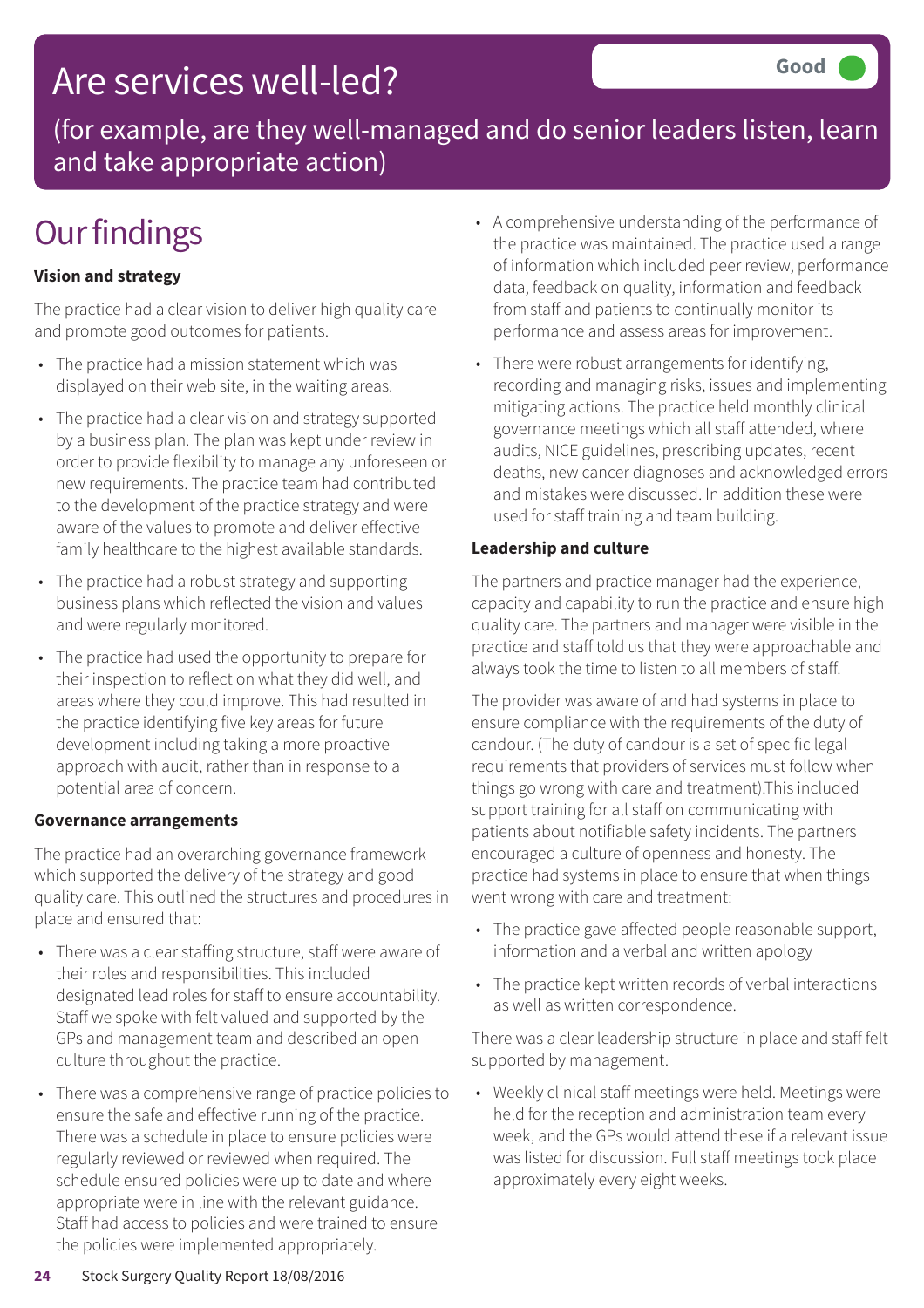### Are services well-led?

### (for example, are they well-managed and do senior leaders listen, learn and take appropriate action)

- Staff told us that there was an open culture within the practice and they were able to select the issues for discussion at the team meetings. Staff told us they felt confident and supported to raise issues, and that these were acted upon.
- Staff said they felt valued and supported by the partners in the practice. The partners encouraged all members of staff to identify opportunities to improve the service delivered by the practice.

#### **Seeking and acting on feedback from patients, the public and staff**

The practice encouraged and valued feedback from patients, the public and staff. It proactively sought patients' feedback and engaged patients in the delivery of the service.

• The practice had gathered feedback from patients through the patient participation group (PPG), surveys and complaints received. The PPG met regularly, carried out patient surveys and submitted proposals for improvements to the practice management team. For example, following a patient survey conducted in 2014, the practice identified that patients had reported difficulties accessing the practice through its current telephone system. In response, the practice upgraded the telephone system, purchased new software and reorganised staff rotas to improve patient experience.

- We met with three members of the patient participation group (PPG). They confirmed they felt listened to by staff at the practice.
- The practice gathered feedback from staff through informal discussions and appraisals. Staff told us they felt supported and would not hesitate to give feedback and discuss any concerns or issues with colleagues and GPs. They told us how good work was acknowledged by the partners and they spoke positively about their experience of working for the GPs, evidenced by their low turnover of staff. Staff told us they felt involved and engaged with regarding how the practice was run. They received annual reviews of their performance and were encouraged to develop their skills. Each member of staff had a personal development plan file.Clinicians also received appraisal through the revalidation process. Revalidation is where licensed GPs are required to demonstrate on a regular basis that they are up to date and fit to practice.

#### **Continuous improvement**

There was a strong focus on continuous learning and improvement at all levels within the practice. Staff we spoke with provided us numerous examples of where the practice had supported them to improve their professional practice, for example; nursing staff had attended various courses. GPs had special interests in palliative care, mental health and non-surgical vasectomies.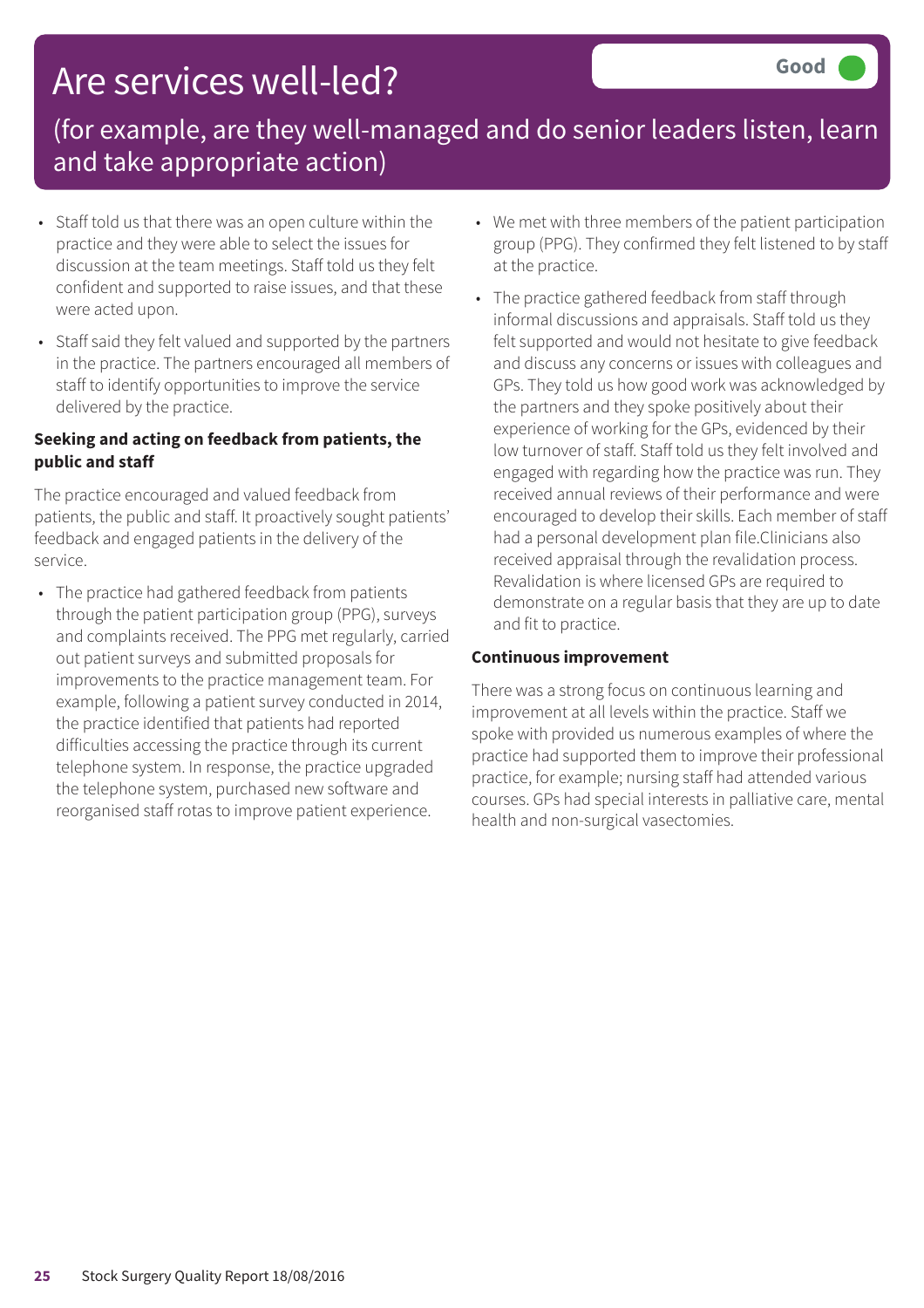### Requirement notices

### Action we have told the provider to take

The table below shows the legal requirements that were not being met. The provider must send CQC a report that says what action they are going to take to meet these requirements.